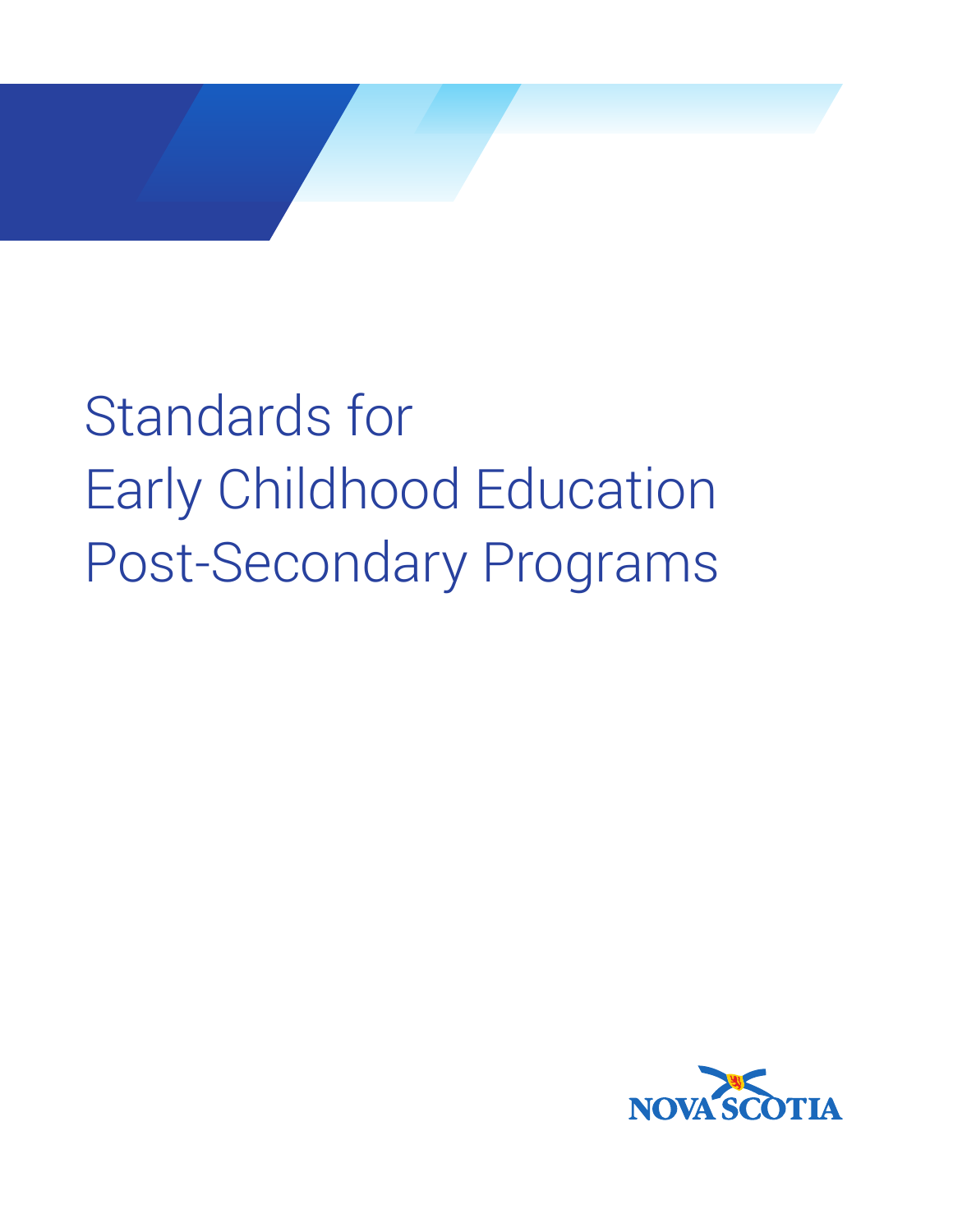Standards for Early Childhood Education Post-Secondary Programs © Crown copyright, Province of Nova Scotia, 2018 Prepared by the Department of Education and Early Childhood Development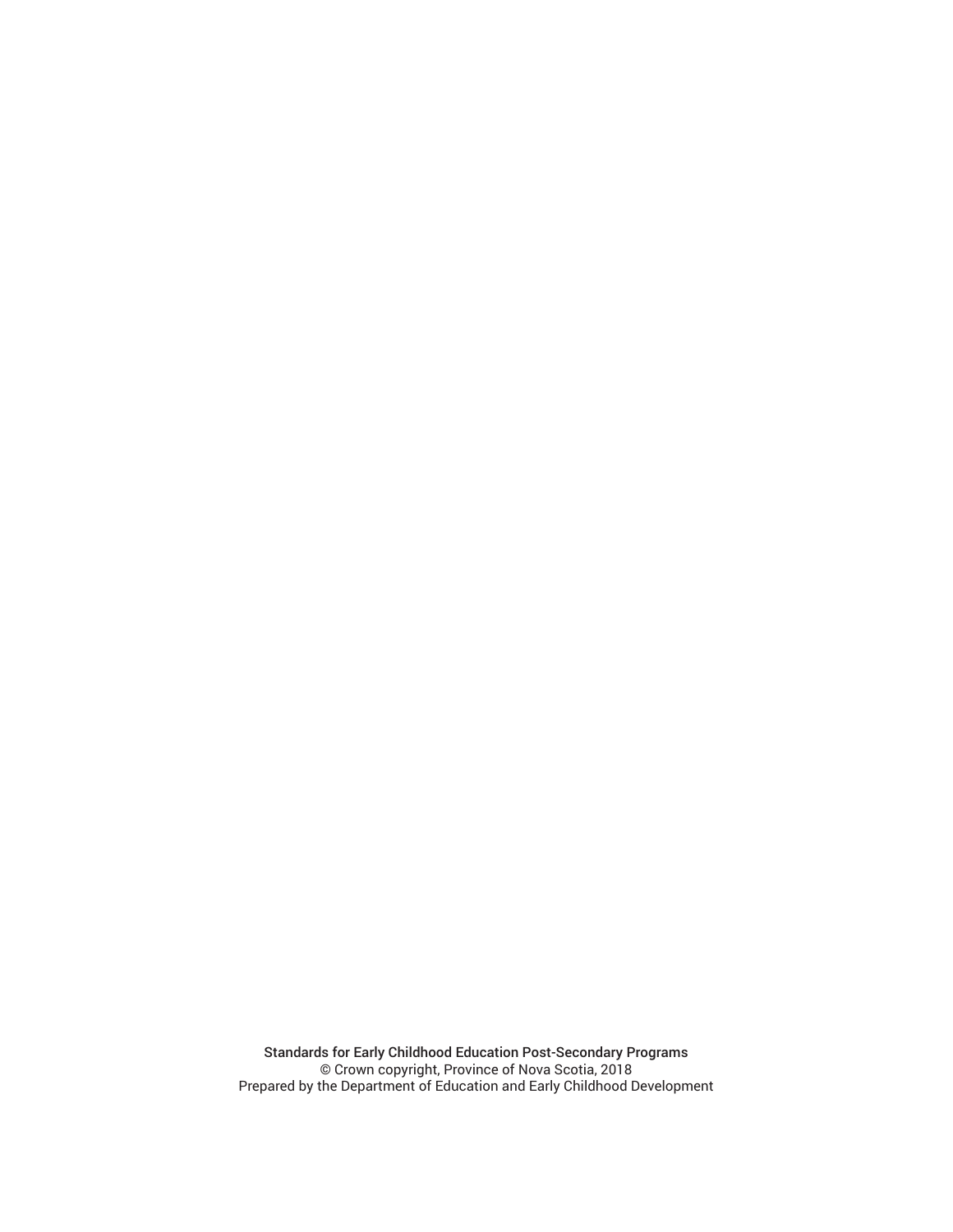# Standards for Early Childhood Education Post-Secondary Programs

**Note:** Underlined terms can be found in the glossary.

To ensure you are accessing current information, please refer to the online version of this document at [https://www.ednet.ns.ca/earlyyears/pd/EarlyChildhoodEducationTraining.shtml.](https://www.ednet.ns.ca/earlyyears/pd/EarlyChildhoodEducationTraining.shtml)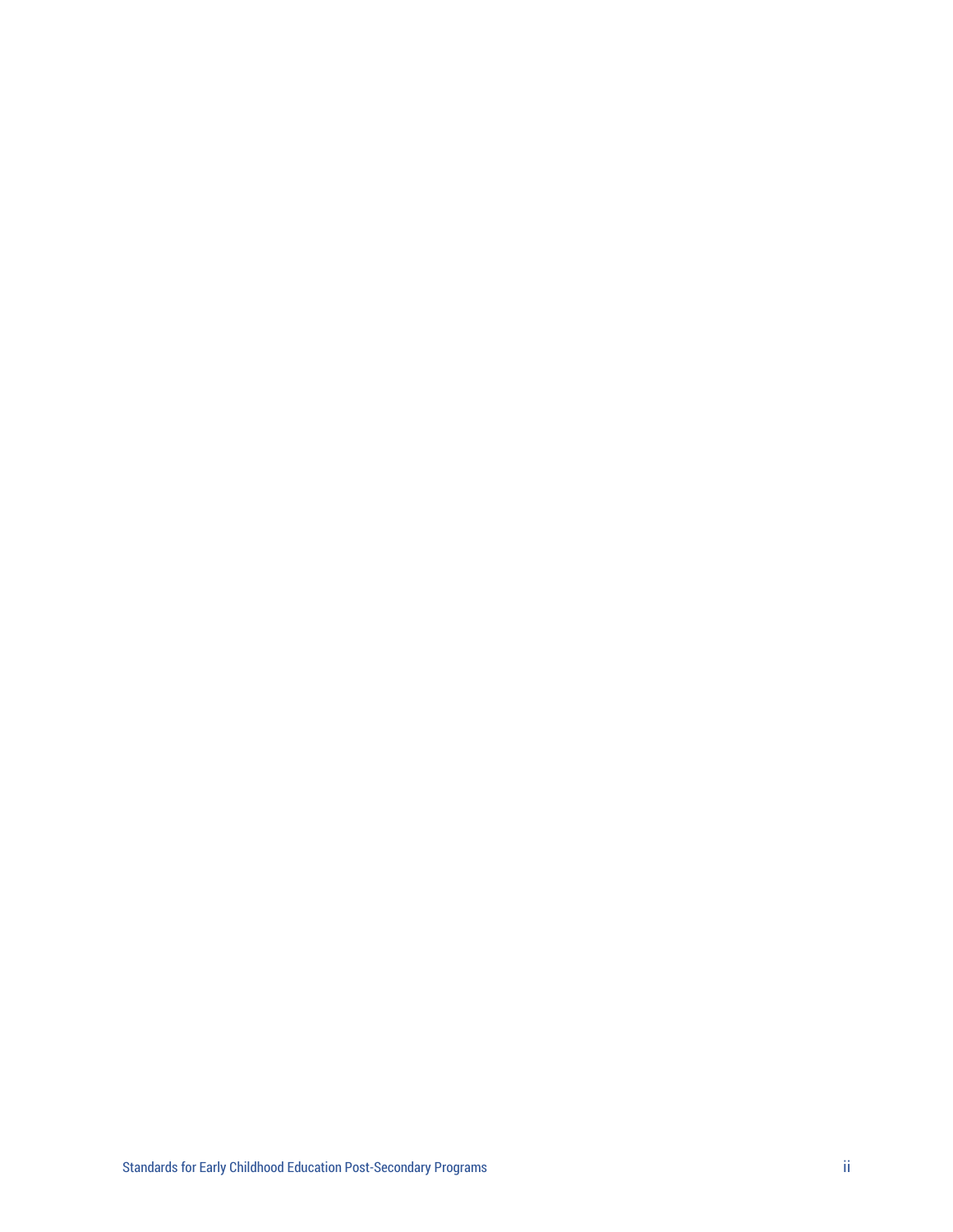# Acknowledgements

The Department of Education and Early Childhood Development gratefully acknowledges the contribution of those who provided their expertise in developing this edition of the *Standards for Early Childhood Education Post-Secondary Programs*.

This document reflects input from internal and external stakeholders from the Department of Education and Early Childhood Development, the Department of Labour and Advanced Education, and provincial private, community college, and university early childhood education training institutions to provide current best practices in early childhood education pre-service training.

A special thank-you is extended to Kathleen Flanagan and Associates for their contributions in the review and development of the *Standards for Early Childhood Education Post-Secondary Programs*.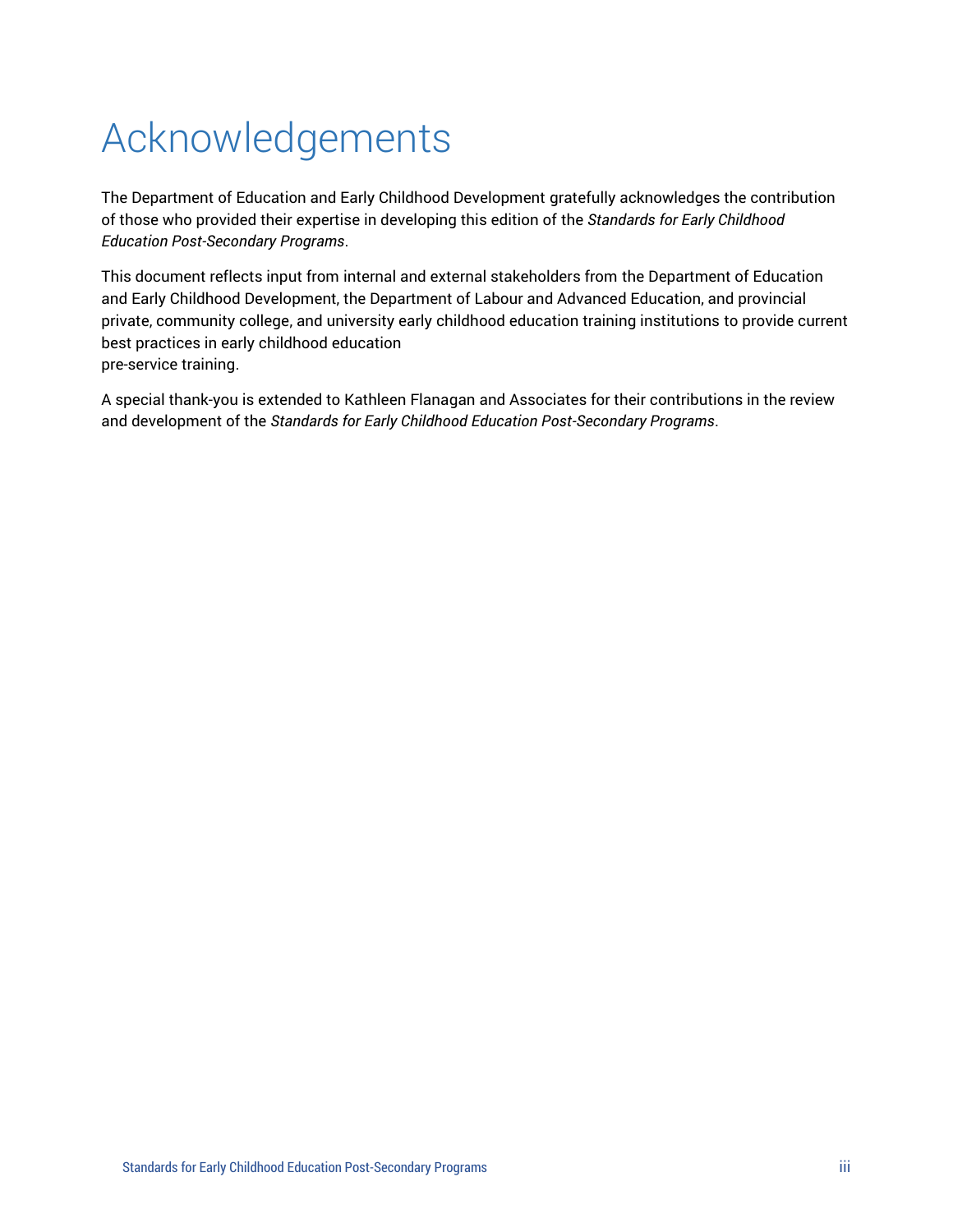# Contents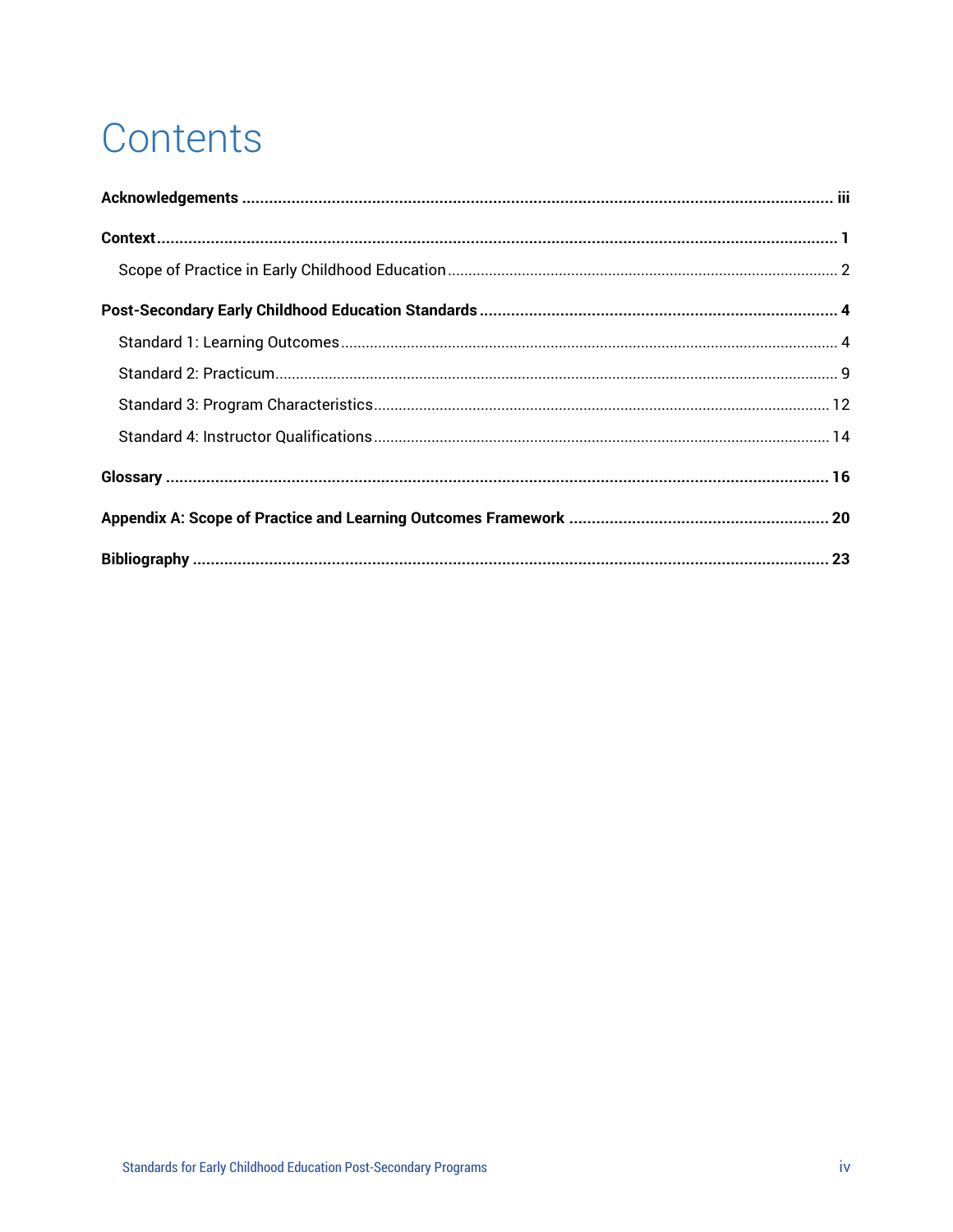# **Context**

Standards for early childhood education post-secondary programs are criteria upon which early childhood education training programs are measured. The standards are established by the Department of Education and Early Childhood Development (EECD) and specify minimum criteria and learning outcomes beyond the regulatory requirements under the Private Career Colleges Operational Regulations.

Training standards are an industry measure used whenever the Department of Labour and Advanced Education (LAE) requires a review of a new or existing diploma program. Under the Private Career Colleges Act, the department has the authority to approve a private career college program on successful completion of an industry review by the standard holder, in this case, EECD. Community colleges, though subject to other review processes, also use these standards as the foundation upon which their early childhood education programs are designed.

Current literature—on the professional practice of early childhood educators (ECEs) in group settings, on approaches undertaken in other jurisdictions across Canada, and on the status of the early childhood education system in Nova Scotia—was instrumental in the development of the standards. Particular attention has been given to the following provincial and national resources:

▪ *Nova Scotia's Early Learning Curriculum Framework—Pilot, April 2017* (Province of Nova Scotia: the final publication entitled *Capable, Confident, and Curious: Nova Scotia's Early Learning Curriculum Framework* will be released in 2018)

Nova Scotia's early learning curriculum framework describes a shared Image of the Child, sets broad learning goals for children, and relies on authentic assessment in early childhood education centres. The framework also emphasizes the importance of relationships, the child's family and community, and identifies exemplary pedagogical practices for ECEs.

▪ *Occupational Standards for Early Childhood Educators* (Child Care Human Resources Sector Council 2010)

These national standards describe the scope of practice for ECEs in a variety of settings; the skills and abilities required to perform that work; and the core knowledge an individual must acquire to adequately perform the work.

▪ *Quality Matters—Continuous Quality Improvement: A Guide for Licensed Child Care Centres* (Province of Nova Scotia 2018)

*Quality Matters* is a provincial quality improvement program for early childhood education settings delivered by EECD. It emphasizes the importance of continuous quality improvement, which includes examining, reflecting on, and systematically improving the quality of all aspects of early childhood education programs.

**Note:** While colleges may wish to design their programs to allow for students to be knowledgeable of early learning frameworks in any jurisdiction, it is most likely that students will be completing supervised practicum placements in Nova Scotia. Any person working in an early childhood education setting in Nova Scotia should be aware of the framework's existence and content.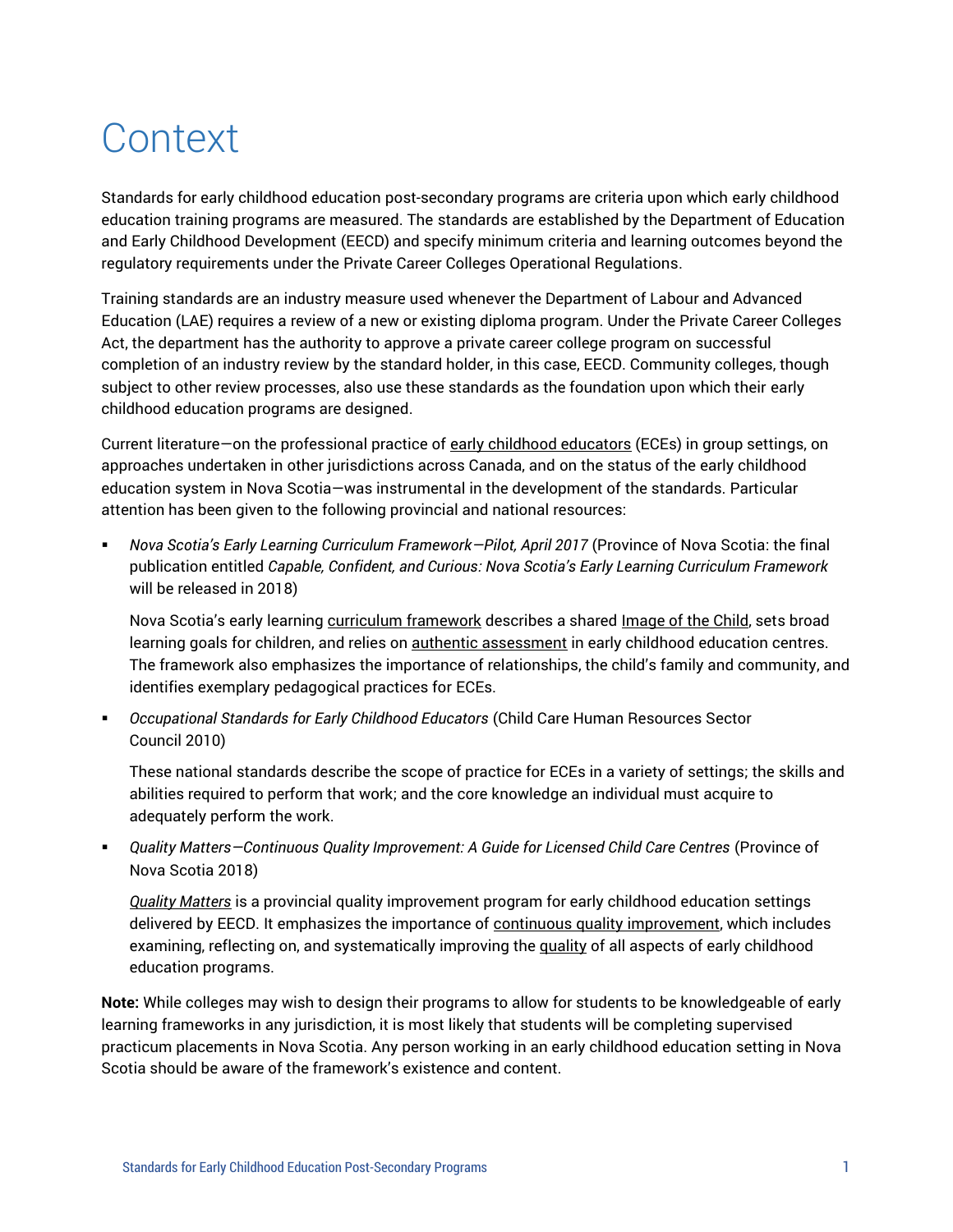# Scope of Practice in Early Childhood Education

"Scope of practice" describes the collective actions, decisions, and procedures that ECEs are responsible for carrying out in their work. The scope of practice for ECEs draws on multiple types of knowledge, and demonstrates the integrated nature of the learning outcomes of a post-secondary early childhood education program.

In recent years, the scope of practice has expanded due to greater awareness of the long-term effects of children's early experiences. ECEs have seen their profession grow to include working with vulnerable children and their families, including newcomers to Canada who may have experienced trauma, and children who may have a variety of developmental challenges, autism, and medically complex conditions. These issues often mean ECEs are involved in collaborative case management with other professionals.

*Capable, Confident, and Curious: Nova Scotia's Early Learning Curriculum Framework* has also introduced new expectations for ECEs to include different types of reflective practice, child observation, pedagogical documentation, and communication with parents and children's professionals in their work. As well, the introduction of *Quality Matters* requires ECEs to lead or be involved in a process of continuous quality improvement.

ECEs may be employed with regulated child care programs, pre-primary programs, early intervention programs, family resource programs, hospital-based children's programs, literacy-based programs for young children and their families, and many other types of settings where young children and their families are the focus of a program's purpose.

## **Learning Outcome Connections**

The following areas outline the scope of practice for ECEs in Nova Scotia and connect to each of the learning outcomes. Refer to Appendix A: Scope of Practice and Learning Outcomes Framework for additional information.

- **1. Child development:** ECEs use their in-depth knowledge of child development and learning theories, and are influenced by their values and cultures to form an Image of the Child. Skilled in observational techniques, ECEs use their insights to reflect on their practice both on their own and with colleagues. They continually refine their Image of the Child, and draw on it to design learning environments, assess their practice, and engage with children and families.
- **2. Relationships:** ECEs understand that maintaining strong, positive relationships contribute to healthy child development. They appreciate that their relationships with children, families, colleagues, and the community are necessary for children's well-being and learning. These relationships must be developed based on mutual respect for cultural, linguistic, and social differences. ECEs implement positive and supportive strategies for guiding children's behaviour, and understand and apply principles and strategies for conflict resolution and negotiation with both children and adults. They seek support in maintaining relationships, and support others, when needed.

ECEs recognize, respect, and honour the primary role of the child's family, appreciating the diversity of family types, cultures, languages, and customs. They welcome families to early childhood settings, and provide information to parents to make children's learning visible, share the curriculum's purposes and learning goals, and provide documentation to parents about their child's activities. They appreciate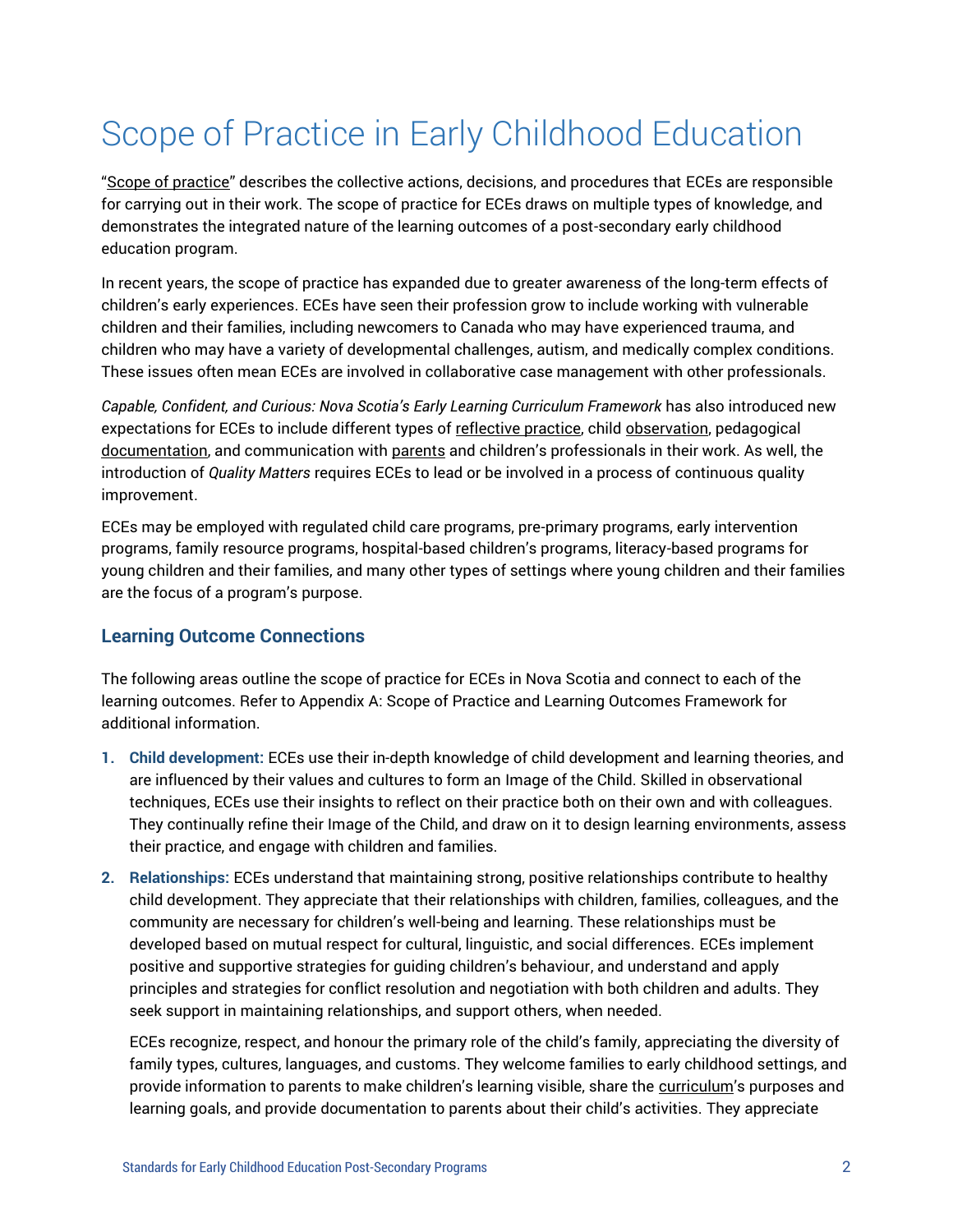their relationship with the child's family, and share communication about the child while respecting confidentiality.

- **3. Diversity and inclusion:** ECEs appreciate diversity in culture, language, gender, and developmental abilities. They understand principles of inclusion, and demonstrate this in their relationships, pedagogical practices, in planning children's activities, and in designing and maintaining indoor and outdoor learning environments. They articulate their respect for diversity to others, and incorporate these values into procedural statements and observable practices for their early childhood education programs.
- **4. Pedagogy:** ECEs work collaboratively with children, families, and colleagues. They draw from their professional knowledge of child development, daily observation and reflection, learning theories, and the pedagogical principles, practices, and learning goals of early learning frameworks to co-construct, implement, document, and assess child-centered, inquiry- and play-based learning experiences.
- **5. Health and safety:** ECEs demonstrate an understanding of the relationship between human development and principles of health and safety, universal precautions, and the concept of reasonable risk-taking in children's play. They incorporate their knowledge into planning for nutrition, implementing food safety protocols, hygiene, designing indoor and outdoor learning environments, and developing daily learning activities for children.
- **6. Observation and documentation:** ECEs use their professional observations and findings to make necessary referrals to child specialists and alert families to learning challenges. They confer with families to design and implement learning and behaviour strategies for children. They consult with supervisory staff on matters related to pedagogical practices, relationships, and program management. They also identify and declare their own conflicts of interest as required, and are aware of and maintain professional boundaries with children and families.
- **7. Program evaluation:** ECEs are knowledgeable about quality in their practice, programs, leadership, and management of their work environments. They are familiar with a variety of approaches to be able to conduct program assessment. They collaborate with their colleagues to plan for continuous quality improvement, reach consensus on goals, indicators, and timelines, and carry out agreed-upon actions for quality improvement.
- **8. Professionalism:** ECEs are familiar with provincial acts, regulations, and policies and understand the implications of them, such as mandatory reporting of child abuse and neglect, on their practice. They can explain the processes for such reporting and pay attention to potential or future changes to legislation and policies that may impact their practice. ECEs act on their professional responsibility to advocate for meaningful change.

ECEs demonstrate and maintain professionalism in all their relationships and communication with children, parents, colleagues, community partners, and provincial officials. They seek professional counselling for themselves as needed. As active members of professional organizations, they regularly participate in professional development opportunities. ECEs maintain current knowledge of new research and trends in early learning and early childhood education. Professional courtesy is consistently demonstrated by ECEs in their work habits and attitudes; they practice leadership skills and welcome opportunities to share their expertise.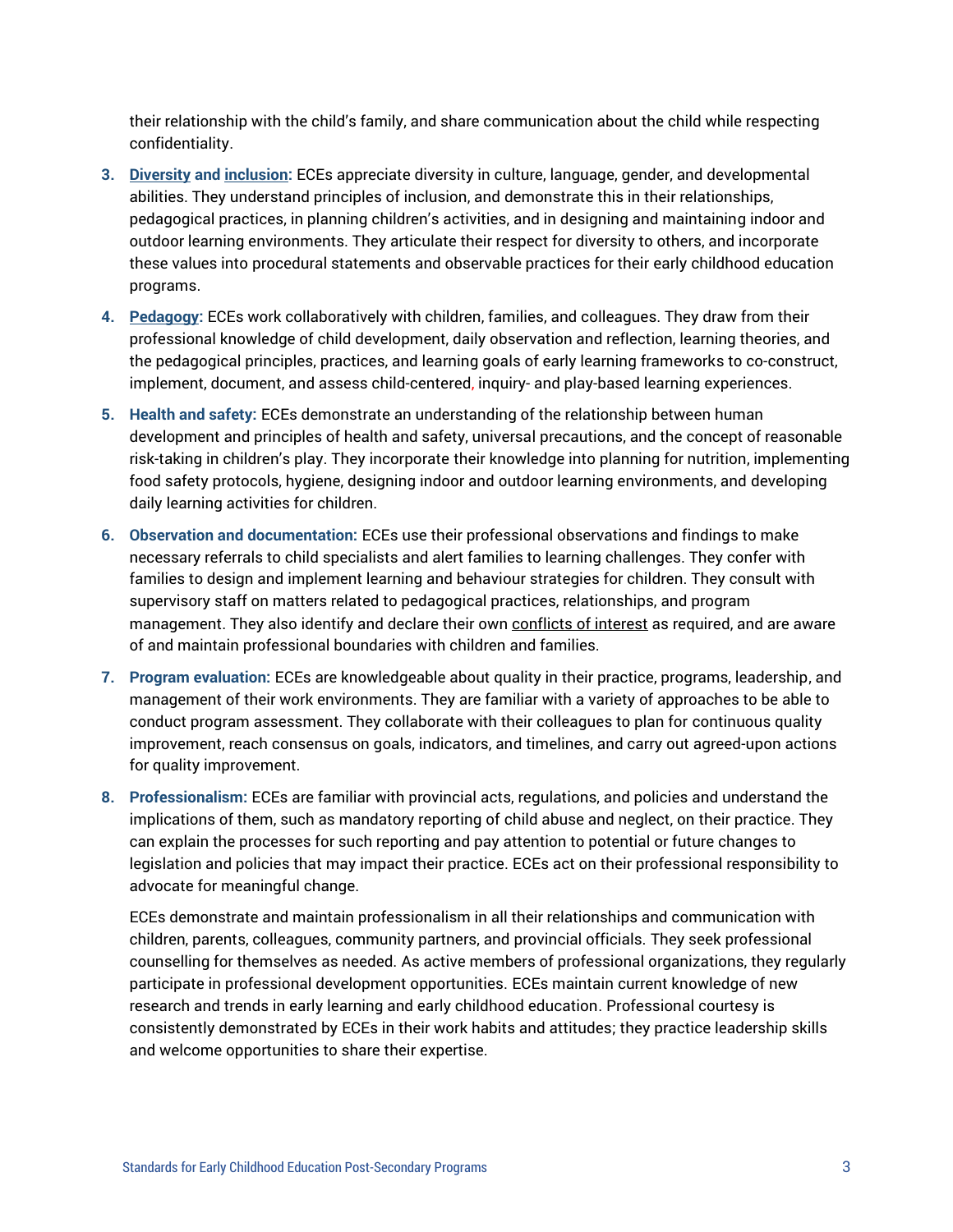# Post-Secondary Early Childhood Education Standards

# Standard 1: Learning Outcomes

Learning outcomes are directly linked to the scope of practice for ECEs. Knowledge is developed by preservice ECEs through their post-secondary studies in early childhood education which then informs and guides their roles, responsibilities, and practices.

Graduates of an early childhood education diploma program reliably demonstrate in-depth knowledge of early childhood education and apply this knowledge to their practices.

- **1. Child development:** *The graduate of an ECE diploma program will reliably demonstrate in-depth knowledge of child development and learning theories and apply such knowledge to their practice. The graduate will be able to* 
	- a. explain the historical and social foundations of early childhood education
	- b. describe the stages of emotional, social, physical, and cognitive development in typically developing children from birth to age 12
	- c. recognize the characteristics of developmental delays, giftedness, and learning disabilities in children and develop appropriate strategies to support their learning
	- d. explain the different learning styles, and how to develop learning experiences for each one
	- e. explain and demonstrate strategies for guiding children's behaviour
	- f. conduct comparative studies of child development theories, and learning theories and approaches
	- g. explain the concept of the Image of the Child and develop their own
- **2. Relationships:** *The graduate of an ECE diploma program will reliably demonstrate an awareness, appreciation, and modeling of positive relationships, and apply such knowledge to their practice. The graduate will be able to*
	- a. explain the principles of developing and maintaining mutually respectful and supportive relationships
	- b. support children in forming positive relationships with other children
	- c. form relationships with children of different ages and abilities
	- d. value and form relationships with parents and families of children
	- e. encourage parental engagement
	- f. maintain professional boundaries with children and families
	- g. explain the differences between conflict resolution and conflict management, and demonstrate strategies and techniques for each one
	- h. explain the importance of professional relationships both within the early childhood education sector and its related professions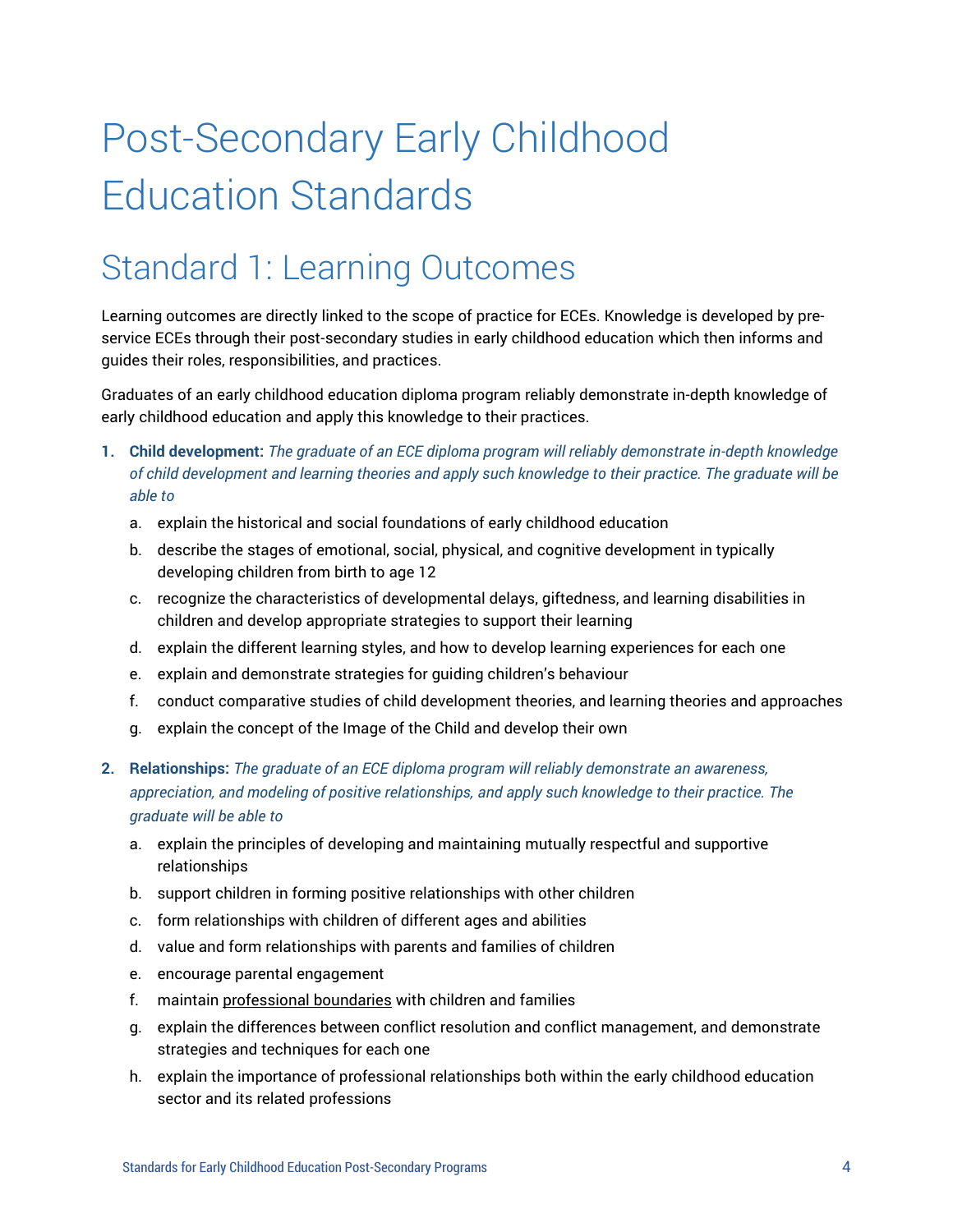- i. model positive and professional relationships with colleagues and supervisors
- j. build and maintain professional relationships with boards of directors, management, colleagues, community members and organizations, and other professionals such as child specialists and teachers
- k. be a member of provincial or regional professional organizations and understand their purposes and policies, and follow their research and policy work to stay current with emerging trends and knowledge, such as the Canadian Child Care Federation, Association for Young Children International, Canadian Association for Young Children, Child Care Advocacy Association of Canada, and Child Care Resource and Research Unit
- l. explain the role of advocacy in the early childhood education profession
- **3. Diversity and Inclusion:** *The graduate of an ECE diploma program will reliably demonstrate an understanding of and appreciation for diversity and inclusion, and apply such knowledge to their practice. The graduate will be able to*
	- a. apply theories and principles of inclusion in an early learning environment
	- b. demonstrate an understanding of socio-cultural theories and influences on children and families
	- c. explain how linguistic abilities, and social and cultural influences impact learning and development
	- d. explain the impacts of familial and societal issues on children's learning and development, such as
		- poverty
		- mental health
		- family violence
		- addiction
		- chronic illness
		- disability
		- family death
		- family break-ups
	- e. plan and implement inclusive learning environments for children
	- f. identify considerations when planning an inclusive work environment for colleagues
	- g. demonstrate knowledge of the diverse linguistic, cultural, and economic realities of newcomers to Canada
	- h. demonstrate awareness and appreciation of Nova Scotia's cultural diversity
	- i. be aware of individual circumstances and apply strategies to support children living with the effects of trauma

### **4. Pedagogy:** *The graduate of an ECE diploma program will reliably demonstrate an understanding of early learning curriculum and pedagogical practices, and apply such knowledge to their practice. The graduate will be able to*

a. demonstrate knowledge of Capable, Confident, and Curious: Nova Scotia's Early Learning Curriculum Framework and apply the framework's learning goals and objectives to program planning and designing learning environments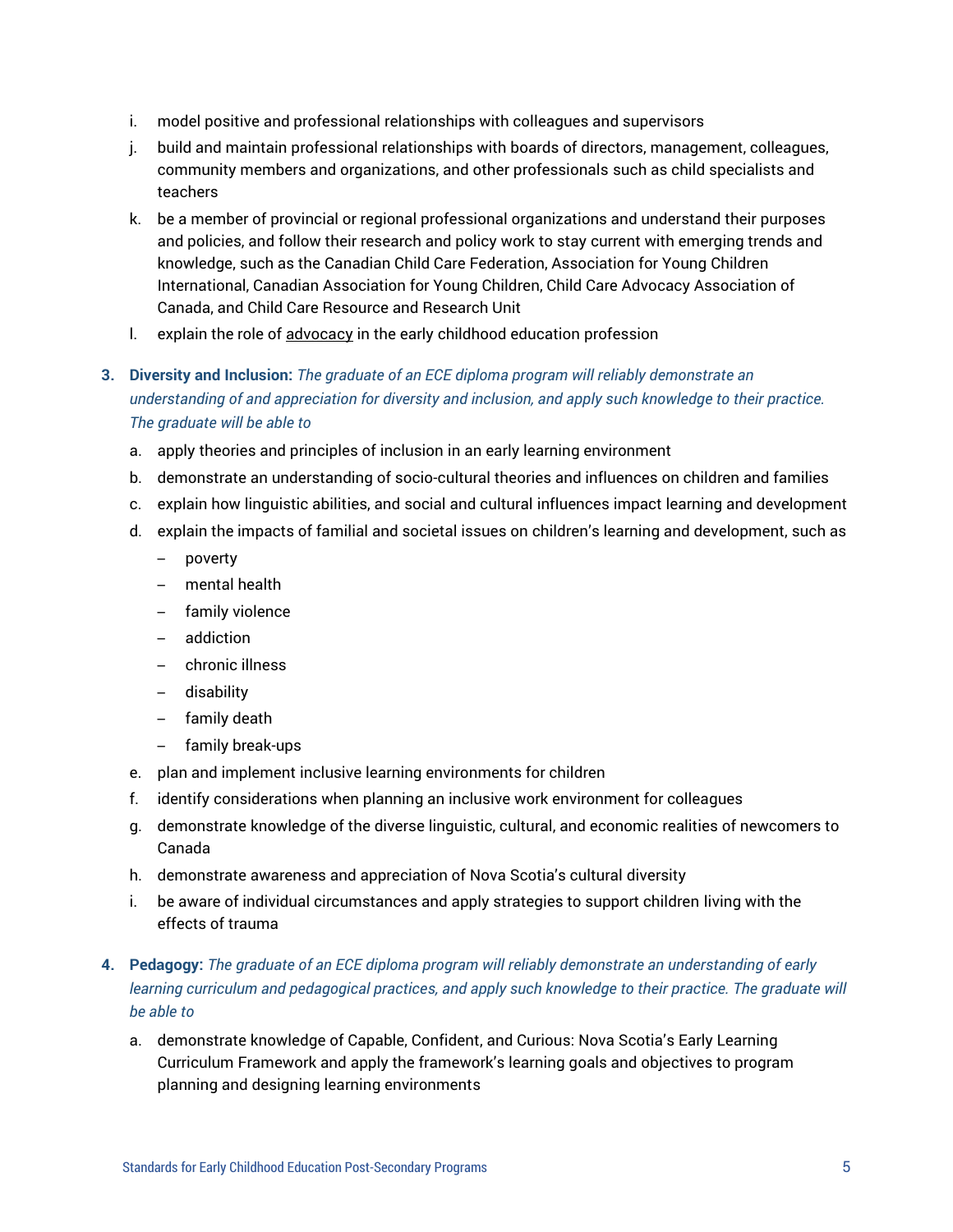- b. demonstrate knowledge of the pedagogical principles described in Nova Scotia's early learning framework and apply those principles to different age groups of children
- c. demonstrate knowledge of early learning curriculum frameworks from other jurisdictions nationally and internationally
- d. compare specialized curriculum approaches, such as Montessori, Reggio, Steiner, High Scope
- e. use observation skills to inform pedagogical practices
- f. explain different types of reflective practice, engage in it, and demonstrate the processes used and lessons learned
- g. explain what is meant by inquiry and its implications for early childhood education pedagogical practices
- h. describe the different types of play and explain the characteristics of each
- i. demonstrate an in-depth understanding of inquiry- and play-based learning, as well as the supporting research and evidence
- j. model inquiry- and play-based learning practices
- k. design a play-based learning environment by planning indoor and outdoor learning environments for children of the same age group, such as infants, toddlers, preschool-age, school-age, and for children of mixed age groups
- l. incorporate elements of nature in both indoor and outdoor learning environments
- m. explain what is meant by environment as a teacher
- n. demonstrate scaffolding techniques
- o. explain the concept of self-regulation, why it is important, and how early learning experiences support its development
- p. explain to parents how children learn through play (making learning visible)
- q. explain the curriculum framework's purpose and learning goals to parents

### **5. Health and safety:** *The graduate of an ECE diploma program will reliably demonstrate an understanding of principles of health and safety for young children, and apply such knowledge to their practice. The graduate will be able to:*

- a. accurately apply the requirements set out in Nova Scotia's *Manual for Food and Nutrition in Regulated Child Care Settings* and related legislation on food safety
- b. plan a three-week menu rotation, following food practices based on the requirements of the *Manual for Food and Nutrition in Regulated Child Care Settings*, with provisions for allergies, cultural or religious differences, and other food restrictions such as intolerances and sensitivities
- c. explain and demonstrate safe and sanitary personal hygiene practices with children such as hand washing, sanitizing, diapering, and safe lifting
- d. explain fire hazards and fire prevention strategies for indoor and outdoor learning environments
- e. identify potential risks and hazards in indoor and outdoor learning environments, such as hazards on excursions, and explain the strategies used to address them
- f. recognize the signs of the different forms of child abuse and neglect, and explain the ECE's responsibility for reporting and the processes required when reporting abuse and neglect
- g. explain the benefits of reasonable risk-taking for children who are in their early years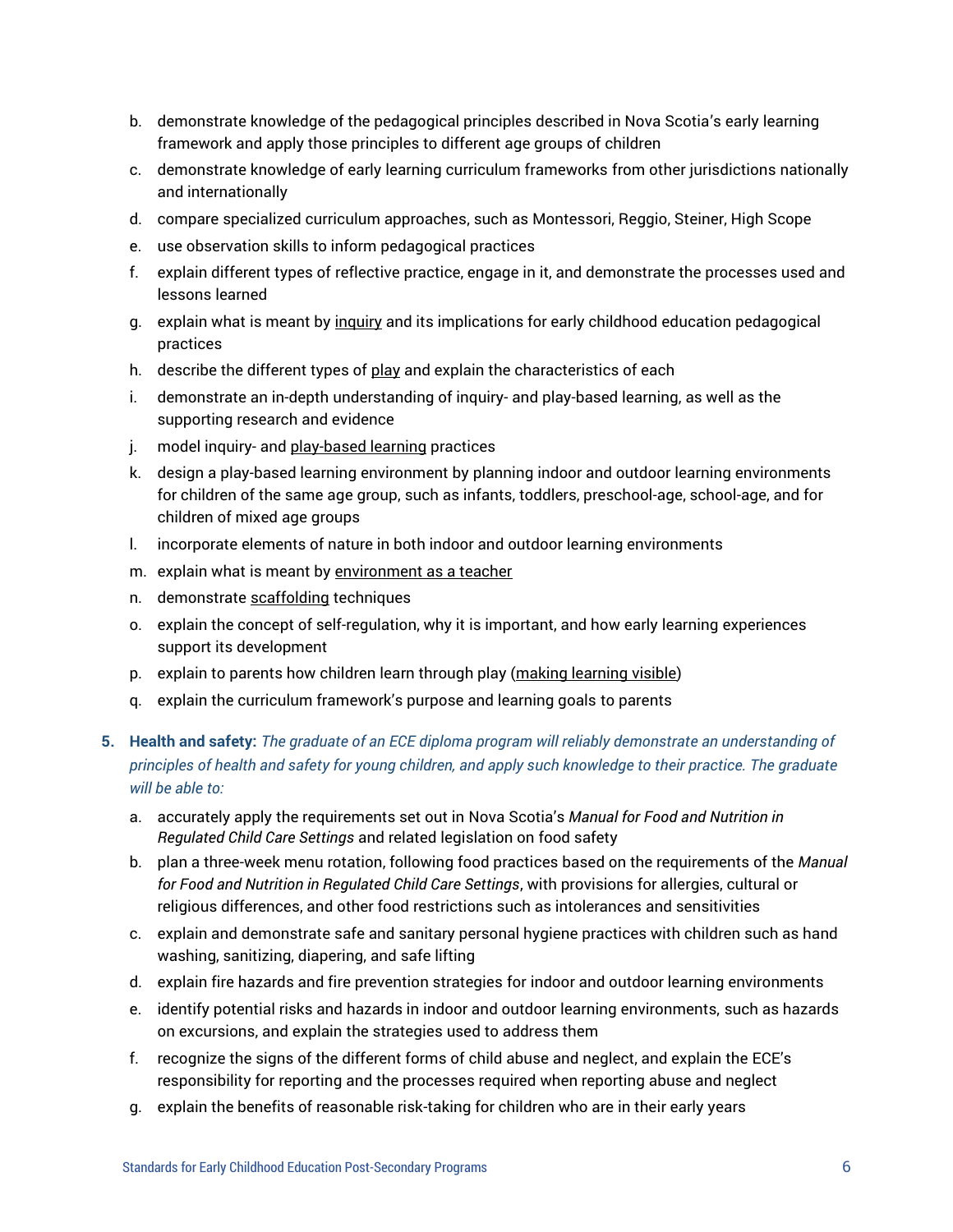- h. incorporate opportunities for reasonable risk-taking for children when designing indoor and outdoor learning environments
- **6. Observation and documentation:** *The graduate of an ECE diploma program will reliably demonstrate skills in Observation and Documentation, and apply these strategies in practice. The graduate will be able to*
	- a. use a variety of observation techniques, including structured, controlled, and natural
	- b. be objective in recording observations
	- c. explain authentic assessment and the evidence to support the approach
	- d. explain the documentation process
	- e. document a child's learning using a variety of methods, such as learning stories, portfolios, check lists, and pictures
	- f. share observations with others, including colleagues, parents, supervisors, boards of directors, and children's specialists, and know how to make referrals, when appropriate
	- g. express thoughts and ideas clearly and concisely when initiating or responding to written and spoken communication with colleagues, parents, supervisors, boards of directors, and children's specialists
	- h. use appropriate grammar and vocabulary when initiating or responding to written and/or spoken communication
	- i. use appropriate technologies to facilitate documentation and administrative record-keeping
	- j. protect the sensitive information and the privacy and confidentiality of children and their families
- **7. Program evaluation:** *The graduate of an ECE diploma program will reliably demonstrate skills in program assessment, research and evaluation and apply these skills in practice. The graduate will be able to:*
	- a. use basic research skills to interpret research studies and professional reports and incorporate this knowledge into their professional practices
	- b. conduct a literature review of quality in early childhood education settings
	- c. work with a team to develop assessment strategies to evaluate programs within the context of *Quality Matters*
	- d. develop program goals that are specific, measurable, actionable, realistic, and time-bound (SMART)
	- e. develop program goals and objectives with measurements of success
	- f. understand and explain the process of continuous quality improvement
	- g. apply a systematic approach to problem-solving in an early childhood education setting
	- h. understand the mathematical and reasoning concepts and skills required to manage budgets and forecasts, monitor expenditures, and analyze the impacts of funding opportunities
	- i. remain current in research on early childhood education
- **8. Professionalism:** *The graduate of an ECE diploma program will reliably demonstrate professionalism, and apply this to all aspects of their practice. The graduate will be able to demonstrate competence in the following:*

#### **a. Professional behaviour**

i. demonstrate an understanding of and adhere to a code of ethics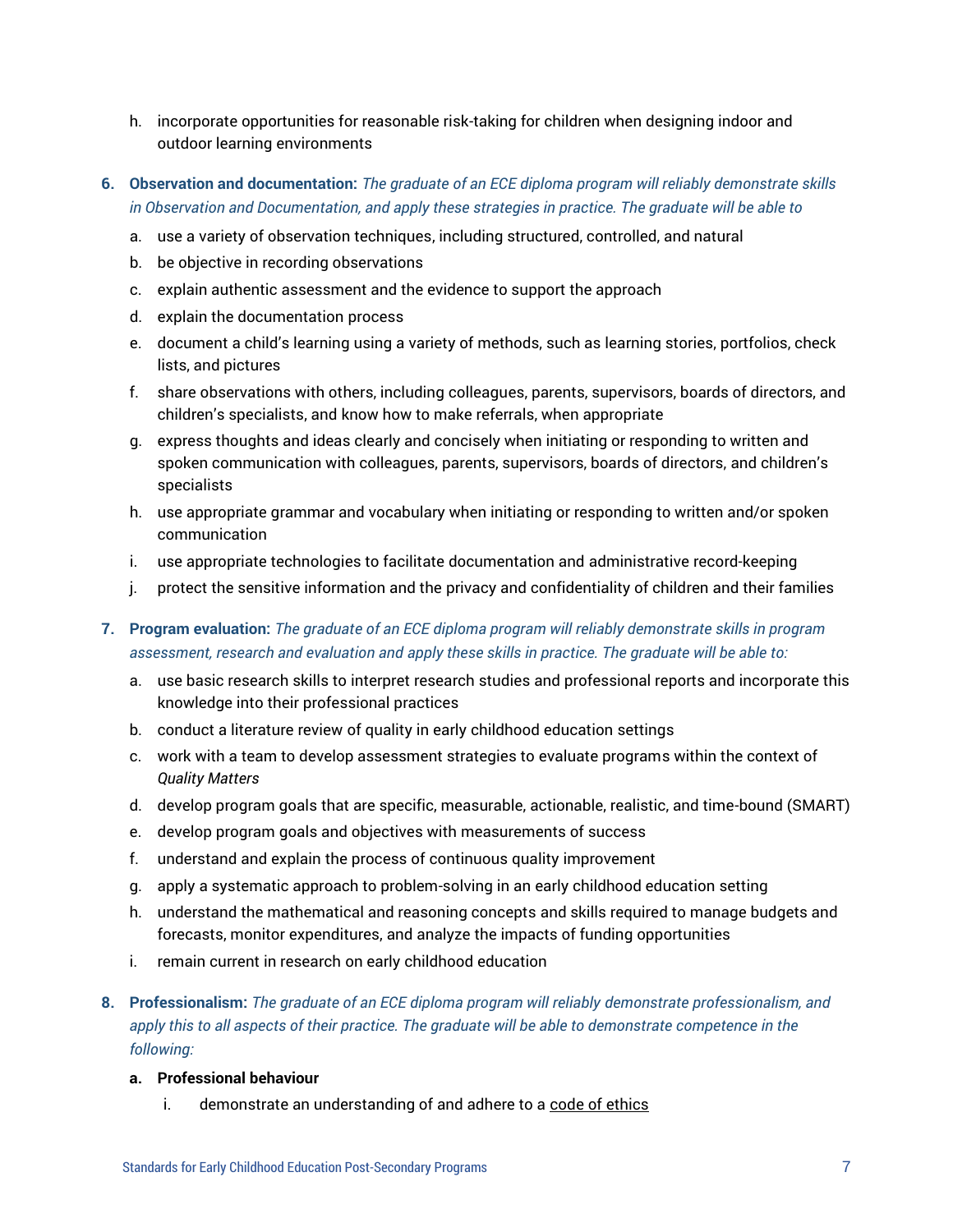- ii. make ethical decisions
- iii. recognize the importance of confidentiality, its limits, and the consequences of breaching it
- iv. demonstrate an awareness of conflicts of interest, and why it is necessary to identify and declare their own
- v. understand the importance of and model non-judgmental attitudes
- vi. manage their time and resources to meet deadlines for projects and tasks
- vii. take responsibility for their own actions and decisions, as well as the resulting consequences
- viii. productively respond to change
- ix. be open-minded and accepting of constructive feedback
- x. be professional in the workplace, such as awareness of tone of voice, respecting privacy, adhering to work hours, attendance policies, dress code, and other workplace expectations

#### **b. Professional development**

- i. establish personal learning goals
- ii. create professional development plans for themselves
- iii. explain the importance of ongoing professional development
- iv. access professional development opportunities and resources

#### **c. Professional literature, information, legislation, and policies**

- i. locate, select, organize, and document information using the appropriate technologies and information systems
- ii. understand the provincial requirements for obtaining "classification" under the Day Care **Regulations**
- iii. apply their knowledge of the following provincial legislation and standards
	- o Day Care Act
	- o Day Care Regulations
	- o Children and Family Services Act
	- o Children and Family Services Regulations
	- $\circ$  Compliance and Enforcement Standards Pursuant to the Nova Scotia Day Care Act and **Regulations**
	- o Manual for Food and Nutrition in Regulated Child Care Settings
- iv. understand the United Nations' *Convention on the Rights of the Child* and explain its relevance to early childhood education practices

The acquisition of knowledge and skills outlined above as learning outcomes applies to many aspects of the scope of practice for ECEs. Qualified ECEs integrate their knowledge and skills into their practices. Appendix A provides an overview of the integrated nature of the relevance of the learning outcomes to scope of practice.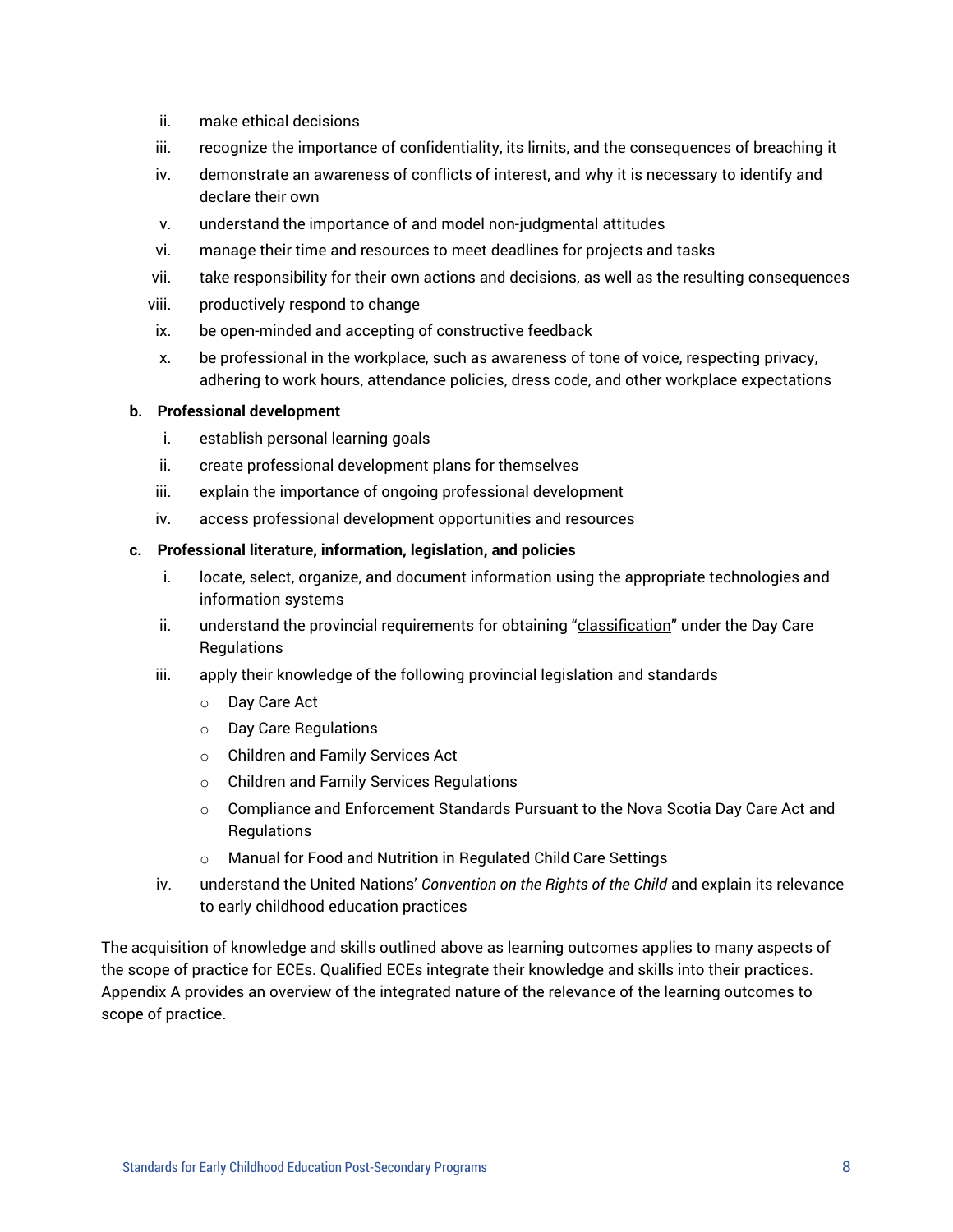# Standard 2: Practicum

The practicum component of post-secondary early childhood education programs provides opportunities for students to practice and demonstrate their knowledge and skills gained through the curriculum in a real-world early childhood education setting. Practicum sites may include regulated child care centres, family home child care agencies, pre-primary programs, and other early childhood education settings that meet the criteria below.

# **Criteria for Practicum**

Post-secondary early childhood education training institutions are responsible for ensuring the following criteria are met when offering students practicum experiences. Each student's practicum must

- include a minimum of 520 hours of supervised practicum experience
- be offered in units separate from other coursework and be identified on the transcript as courses with a pass or fail grade
- **■** take place throughout the program and include clearly articulated progressive learning objectives that reflect the Learning Outcomes
- include a practicum handbook developed by the training institution, which is shared with the student, as well as the practicum site; it should outline roles, expectations, the Learning Outcomes, and other information the students should know about their placements
- be supervised and evaluated by a practicum advisor (faculty member) from the post-secondary training institution, whose role includes on-site visits and seminar sessions for students
- give students experience with children of all ages (e.g., infants, toddlers, preschool and school-age children) as well as experience with children who have additional support needs

## **Criteria for Practicum Sites**

Post-secondary early childhood education training institutions must maintain a list of pre-approved practicum sites. At the time of approval, the site must meet the following criteria:

- meets all regulatory reguirements that are applicable to the type of setting (a site with chronic noncompliance issues will not be approved and may lose their approval if previously approved)
- a pre-primary program site must have approval from their respective authority (regional centre for education or CSAP) to participate as a practicum site
- appoints a level 2 or 3 ECE to model learning and support the student

Note: Practicum students may not be counted in the centre's or program's ECE-to-child ratio requirement unless they are completing a workplace practicum.

## **Interacting with and Selecting Practicum Sites**

Post-secondary early childhood education training institutions must

approve practicum sites based on the staff's capacity to support a student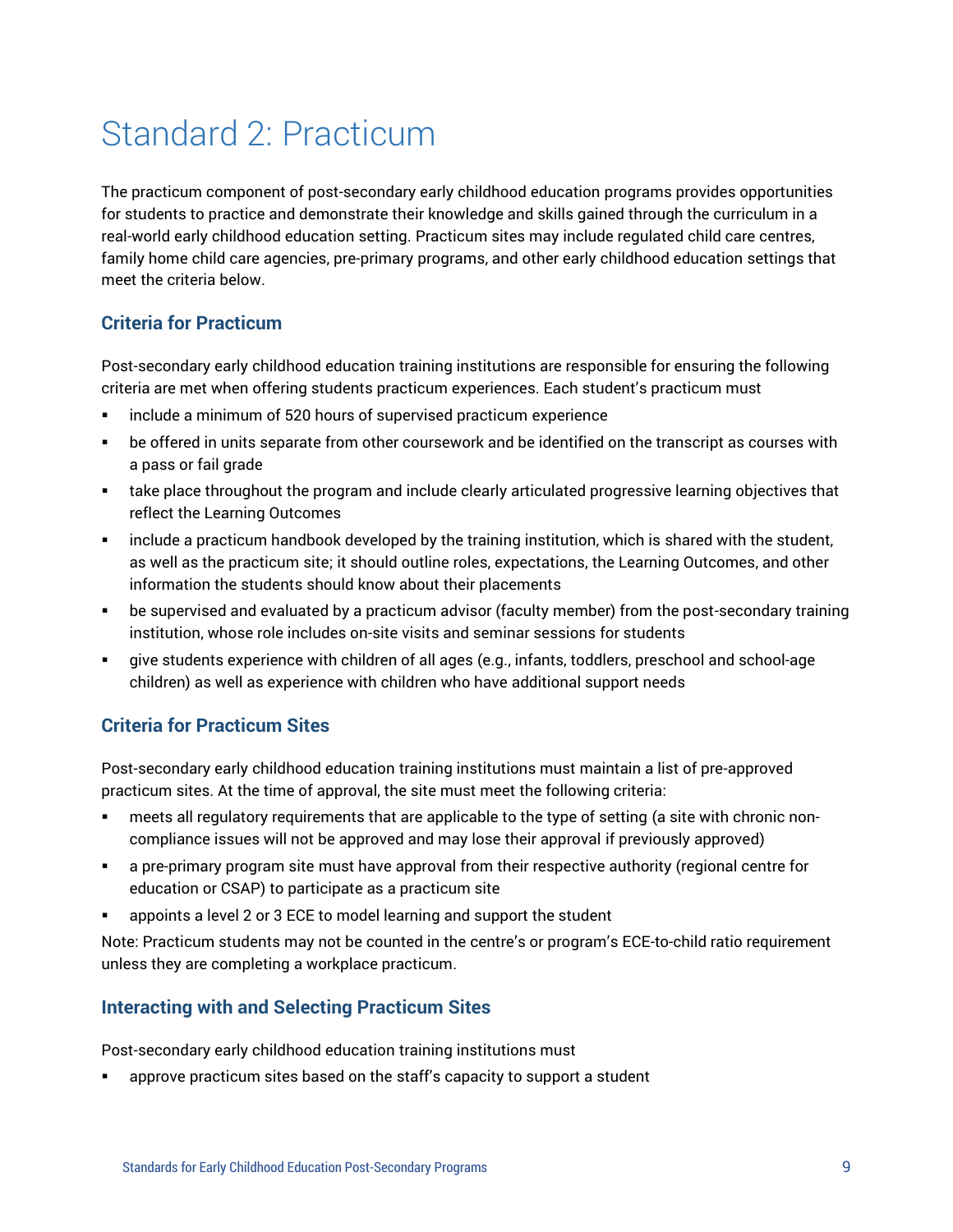- **•** ensure site staff clearly understand the roles and responsibilities associated with supporting a practicum student
- articulate the Learning Outcomes for practicums and communicate them to participating site staff and students
- attempt to offer each student at least one placement in a lab school (see p. 13 for more information) setting
- offer orientation sessions for supervising ECEs to familiarize them with the role and its responsibilities in supporting a practicum student
- assign a qualified practicum advisor to support the student (see p. 11 for more information)
- offer a seminar prior to students' first practicum to discuss expectations for professional conduct in the workplace
- **•** offer seminar sessions for students as an opportunity for group discussions pertaining to practicum experiences
- **■** base practicum evaluations on the Learning Outcomes and complete evaluations in consultation with practicum advisors, supervising ECEs, and practicum students

The practicum site must

- provide an orientation for students to the practicum site
- support the supervising ECEs and practicum student in performing their roles and fulfilling the expectations of practicum

## **Workplace Practicum Criteria**

Workplace practicums are intended to allow current ECEs to continue to work and complete their early childhood education diploma. A workplace practicum is subject to all the criteria of the regular practicum as well as the student eligibility and site criteria below.

Workplace practicums are different from regular practicums for several reasons. Students who participate in workplace practicums

- work full- or part-time in an early childhood education setting
- are paid for their practicum because they are fulfilling practicum requirements through their workplace
- are counted in the early childhood education centre's or program's ECE-to-child ratio requirements

Students who wish to complete their practicum in their workplace must:

- have two years of full-time employment (minimum of 1,080 hours per year) in a licensed child care centre or pre-primary program at the time of enrolment in the training program, with details verified in writing by the employer
- be currently employed by a licensed child care centre or pre-primary program that has the capacity to support an employee or student on practicum

An approved workplace practicum site must:

have a signed, written agreement with the early childhood education training program that outlines expectations, roles, and responsibilities when hosting an employee or student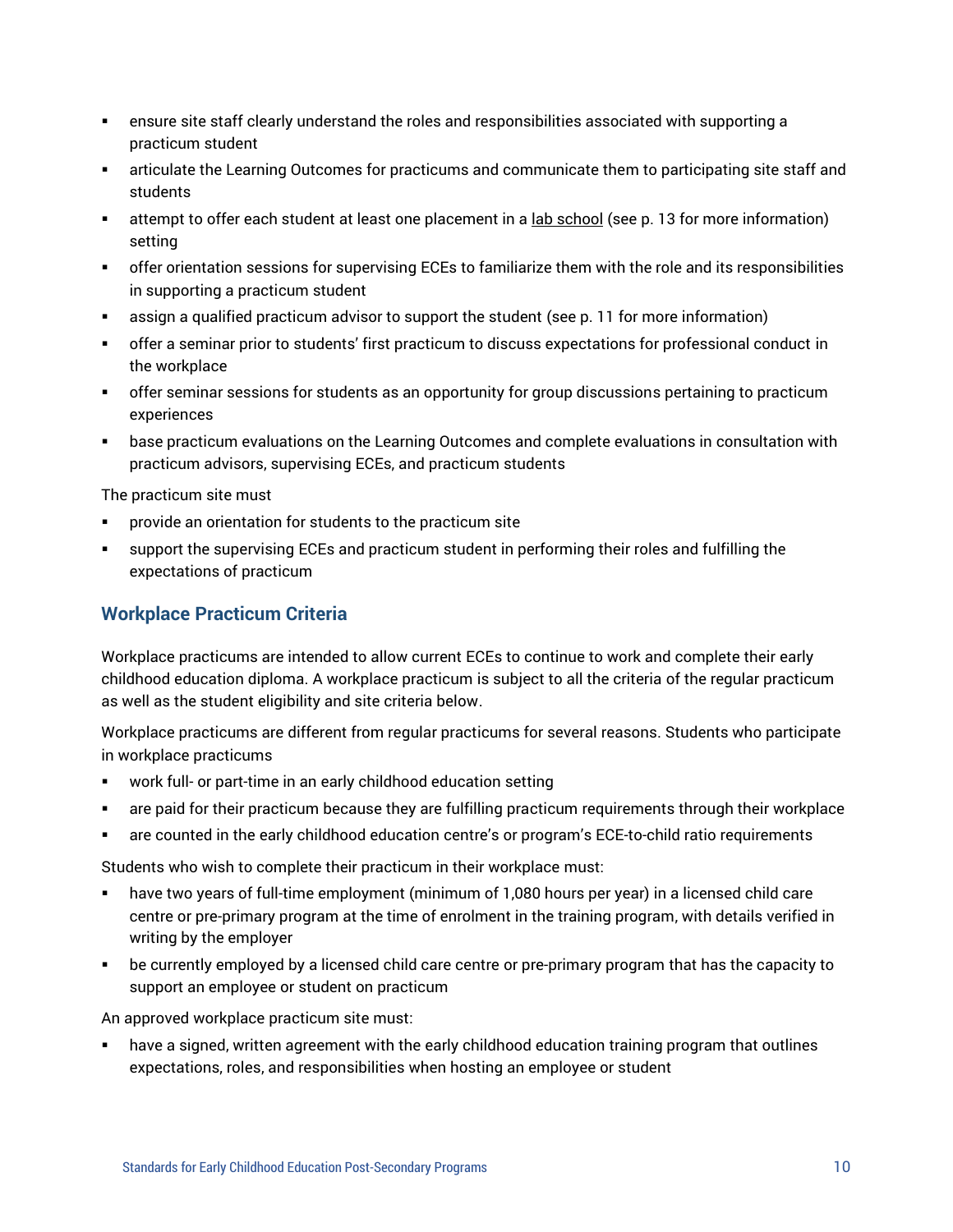- give the employee or student the opportunity to complete their practicum in a room and age group other than the one they typically work in
- provide a level 2 or 3 ECE other than the one the student typically works with, to function as the supervising ECE
- support the supervising ECE and employee or student in performing their roles and fulfilling the expectations of the practicum

If the site is not able to meet the workplace practicum criteria, the training program may work with the early childhood education centre or program to provide a statement related to the challenges and how they intend to mitigate them. In some cases, this may not be possible, and the workplace may not be a suitable site.

# **Qualifications and Responsibilities for Practicum Advisors and Supervising ECEs**

**Practicum advisors** must hold the following qualifications:

a recognized early childhood education diploma or degree with three years of experience working in a regulated child care setting or pre-primary program

Training in mentoring and coaching adults in professional settings is considered an asset.

Practicum advisors are responsible for supporting students on practicum by

- consulting and maintaining communication with the early childhood education centres or programs, students, supervising ECEs, and post-secondary institution
- conducting on-site visits (at least two per practicum)
- facilitating seminar sessions for students
- observing and facilitating students' reflection on their practicum experience

**Supervising ECEs** (those who supervise practicum students in the workplace) must hold all of the following qualifications:

■ be a level 2 or 3 ECE (Nova Scotia)

#### **AND**

■ have one year of experience working in a regulated child care setting

Supervising ECEs support students on practicum by

- observing students
- providing on-going feedback and opportunities for reflective discussion
- evaluating students' progress throughout practicum
- **EXP** participating in meetings with students and practicum advisors, as needed

If the supervising ECE has no previous experience, it is recommended that they participate in an orientation session with the post-secondary training institution to familiarize them with the role and the responsibilities of supporting a student.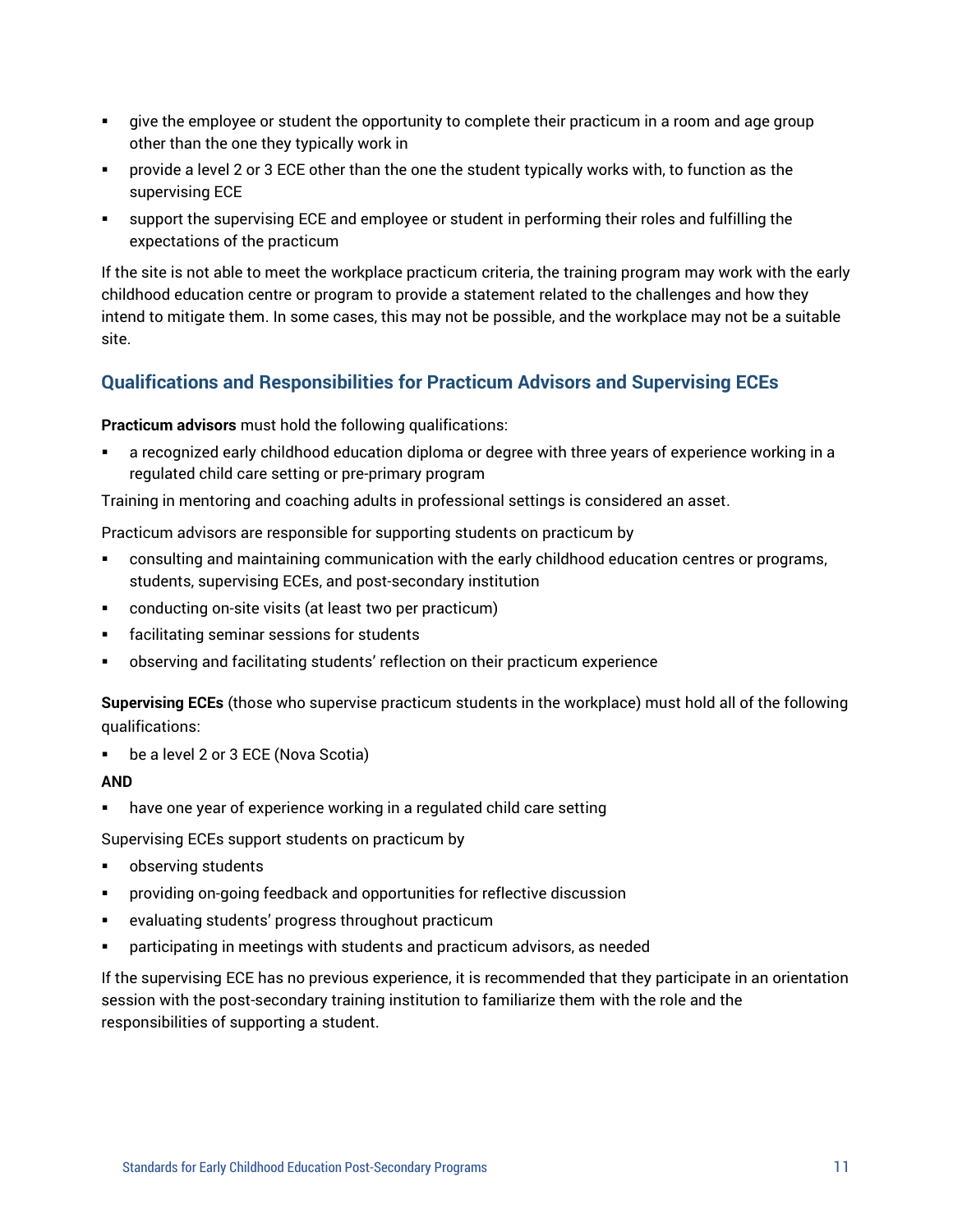# Standard 3: Program Characteristics

### **Admissions**

Post-secondary early childhood education training institutions are responsible for ensuring students admitted to an early childhood education diploma program are suited for the program, both academically and in disposition. Eligible students must have one of the following as defined in the Private Career Colleges Operational Regulations, subclauses 17(a)(i) to (iv):

- (i) a Nova Scotia high school graduation diploma as described in the Public School Program published by the Department of Education and Early Childhood Development,
- (ii) a Nova Scotia High School Diploma for Adults issued by the Department of Labour and Advanced Education,
- (iii) a high school equivalency certificate obtained through a General Education Development (GED) testing service,
- (iv) a qualification from another jurisdiction that is equivalent to any of those referred to in subclauses (i) to (iii)

#### **AND**

All of the following:

- pass both a Vulnerable Sector Check and a Child Abuse Registry Check
- **■** demonstrate proficiency in the language of instruction (English or French) including the ability to speak, read, and write clearly and correctly
- **•** provide two character references documenting 25 hours of experience working with children and detailing the student's emotional maturity and suitability for this work
- have participated in a program information session offered by the training institution

## **Duration of Program**

A post-secondary early childhood education program must

- include a minimum of 900 hours of coursework plus a minimum of 520 hours of supervised practicum experience as referenced in the Criteria for Practicum section
- **•** provide ample opportunity for students to meet the Learning Outcomes as specified in Standard 1: Learning Outcomes

### **Instructor-to-Student Ratio**

An engaging and interactive learning environment helps students get the most out of their post-secondary education; smaller class sizes facilitate this.

At least one instructor for each class of 35 or fewer students is the maximum class size ratio. A lower ratio should be considered for classes that involve a higher level of interaction and group activities.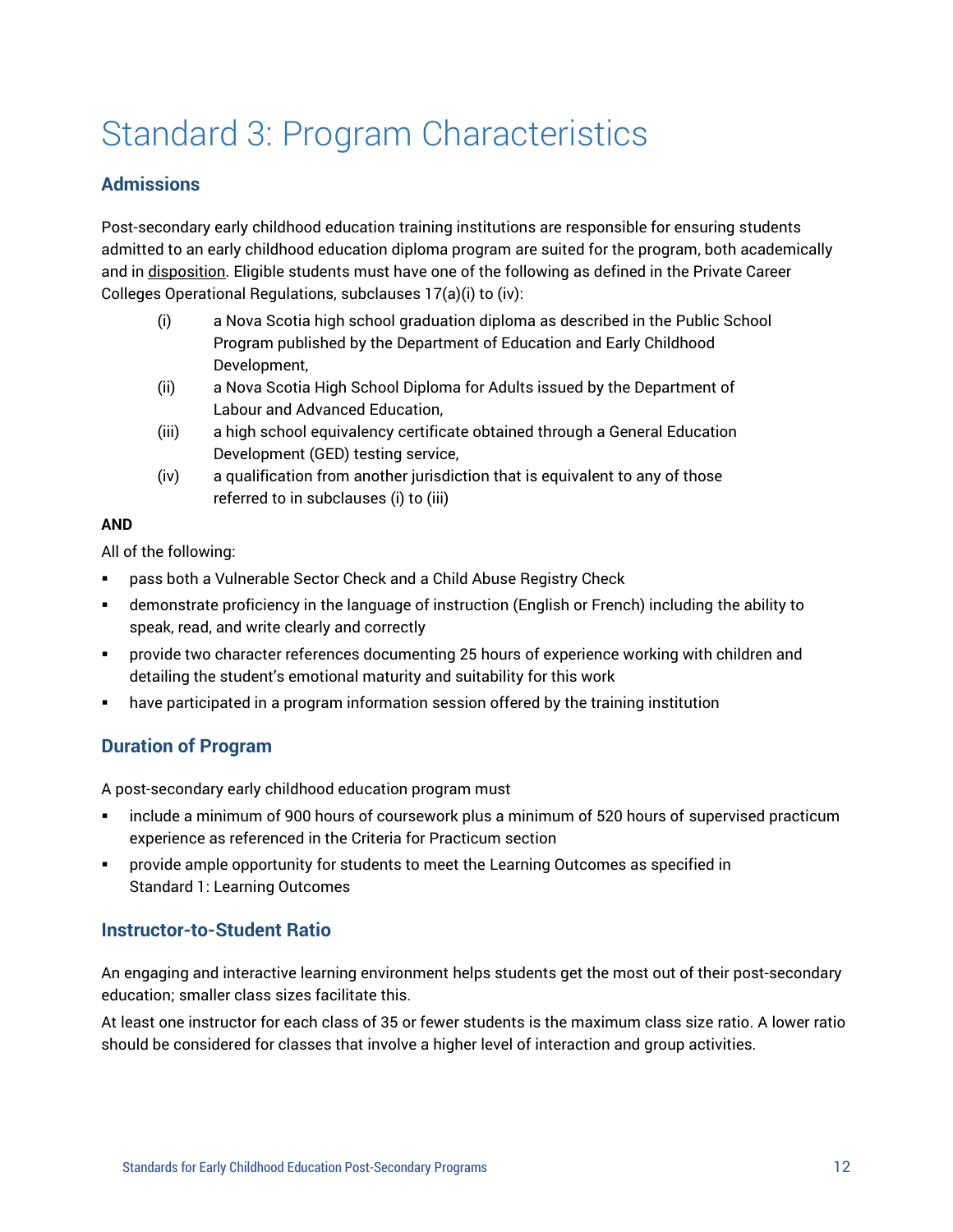# **Lab Schools**

Post-secondary early childhood education training programs are expected to provide positive educational and training experiences. To achieve this goal, each training program must have a lab school available for students.

The post-secondary training program must present evidence of communication and collaboration with the lab school in the following ways:

- **•** an advisory board that includes representation from faculty of the training program, students, facility staff, and parents
- the child care centre director periodically attends the training program faculty meeting
- **■** demonstrate a clear link between the lab school and the courses being taught in the training program
- demonstrate how the lab school director and staff have knowledge and understanding of the philosophy and content of the training program
- consistency in philosophy and practice of the lab school and training program
- **■** strategy to support ongoing communication between the staff of the lab school and students to ensure that students are provided with regular feedback and support related to their practicum experience

In addition, the lab school is required to

- ensure that all educator-to-child ratio staff are level 2 or 3 ECEs
- **EXED** demonstrate that all ECEs employed at the lab school engage in on-going mentoring and professional development to strengthen their skills and ability to coach practicum students
- **•** offer ease of access for students to the lab school for practicum, observation, and completion of course work
- emphasize current research and best practices
- implement the principles and practices as described in *Capable, Confident, and Curious: Nova Scotia's Early Learning Curriculum Framework*
- participate in continuous quality improvement as described in *Quality Matters*

The following criteria are assets to the functioning of the lab school:

- exceeds the minimum regulated space requirements, as per Nova Scotia's Day Care Regulations, to accommodate students present for observation and practicum
- provides an observation room with microphone(s) and observation mirror(s) that
	- o facilitate groups of students observing simultaneously
	- $\circ$  enable students to see the entire room and hear the activities of the children's program
	- o provide privacy from the children's program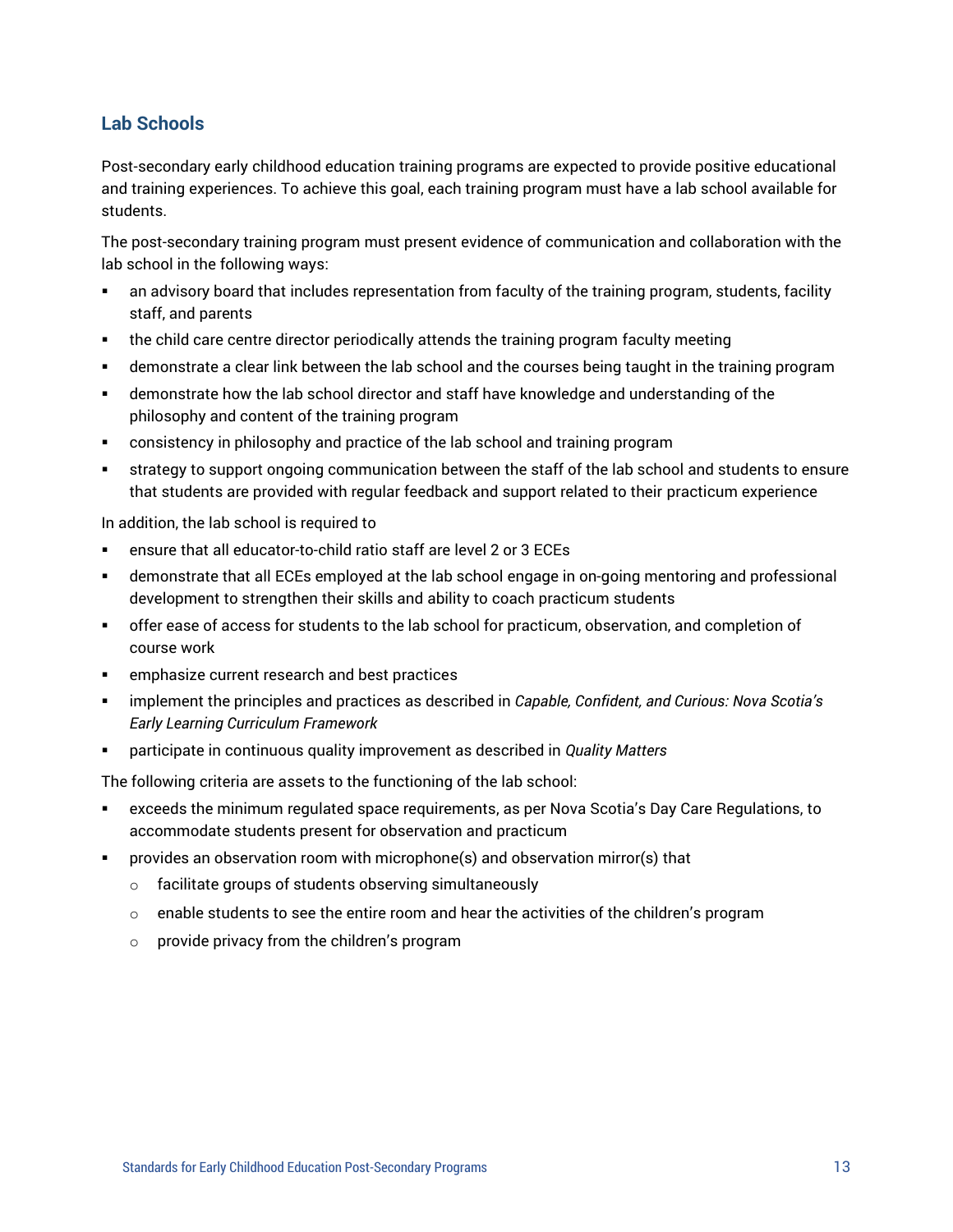# Standard 4: Instructor Qualifications

Post-secondary early childhood education training program instructors must be able to verify and demonstrate the following:

■ a diploma in early childhood education with at least four years of experience in a regulated child care centre, family home day care agency, pre-primary program, or other early childhood education setting

#### **OR**

■ a degree in early childhood education with at least three years of experience in a regulated child care centre, family home day care agency, pre-primary program, or other early childhood education setting

**Note:** Private career college instructors with less than one year of experience teaching adults must meet the requirements of the Private Career Colleges Operational Regulations as follows:

- 23 (1) An instructor who does not have at least 1 year's experience teaching full-time in a critical evaluative setting must
	- (a) in their first year of employment as an instructor, enrol in an instructional methods or train-the-trainer program approved by the Director; and
	- (b) complete the program referred to in clause (a) within 3 years from the beginning of employment and provide the Director with written verification of enrolment and of completion.
	- (2) In calculating a time period referred to in clause  $(1)(a)$  or  $(b)$ , time spent as an instructor at different times at the same college or colleges under common ownership is cumulative.

# **Full-Time Lead Instructors**

A full-time lead instructor must be appointed to oversee the ECE training program and have the following:

▪ a diploma in early childhood education with at least four years of experience in a regulated child care centre, family home child care agency, or pre-primary program, or other early childhood education setting

## **OR**

■ a degree in early childhood education with at least three years of experience in a regulated child care centre, family home child care agency, or pre-primary program, or other early childhood education setting

### **AND**

**•** a Certificate in Adult Education or the qualifications or experience to evaluate, monitor, and assess adult learning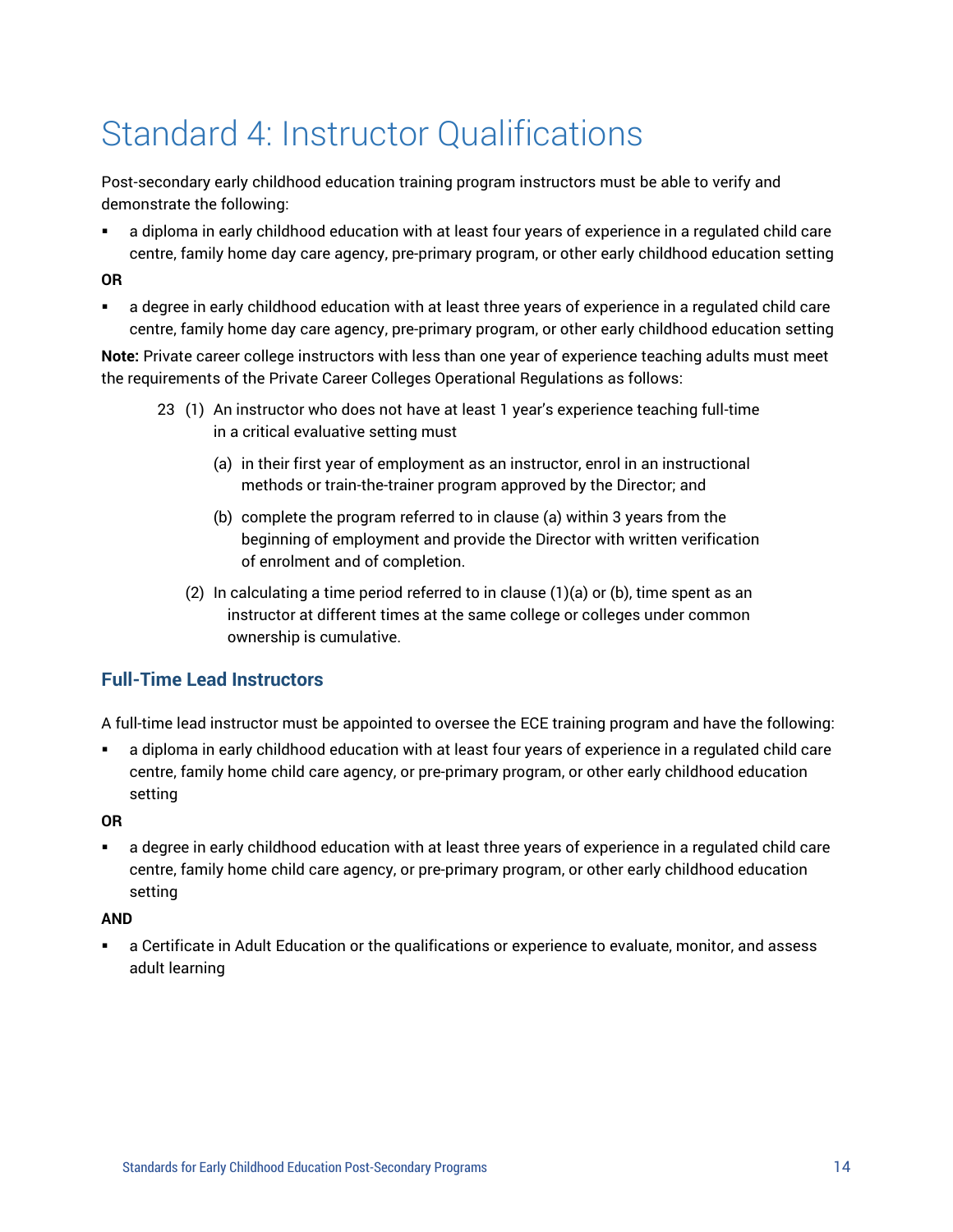## **Non-Early Childhood Education Specific Course Instructors**

Instructors who deliver non-early childhood education specific courses (e.g., general education components, communications, health, nutrition) may be approved on a course-by-course basis. These instructors must have the following:

■ educational credentials related to their area of instruction

#### **OR**

▪ five years of experience related to their area of instruction

**Note:** Private career college instructors with less than one year of experience teaching adults must meet the requirements of the Private Career Colleges Operational Regulations as follows:

Instructor with less than 1 year's teaching experience

- 23 (1) An instructor who does not have at least 1 year's experience teaching full-time in a critical evaluative setting must
	- (a) in their first year of employment as an instructor, enrol in an instructional methods or train-the-trainer program approved by the Director; and
	- (b) complete the program referred to in clause (a) within 3 years from the beginning of employment and provide the Director with written verification of enrolment and of completion.
	- (2) In calculating a time period referred to in clause  $(1)(a)$  or  $(b)$ , time spent as an instructor at different times at the same college or colleges under common ownership is cumulative.

As well, instructors who deliver non-early childhood education specific courses may be approved from third party providers such as St. John Ambulance.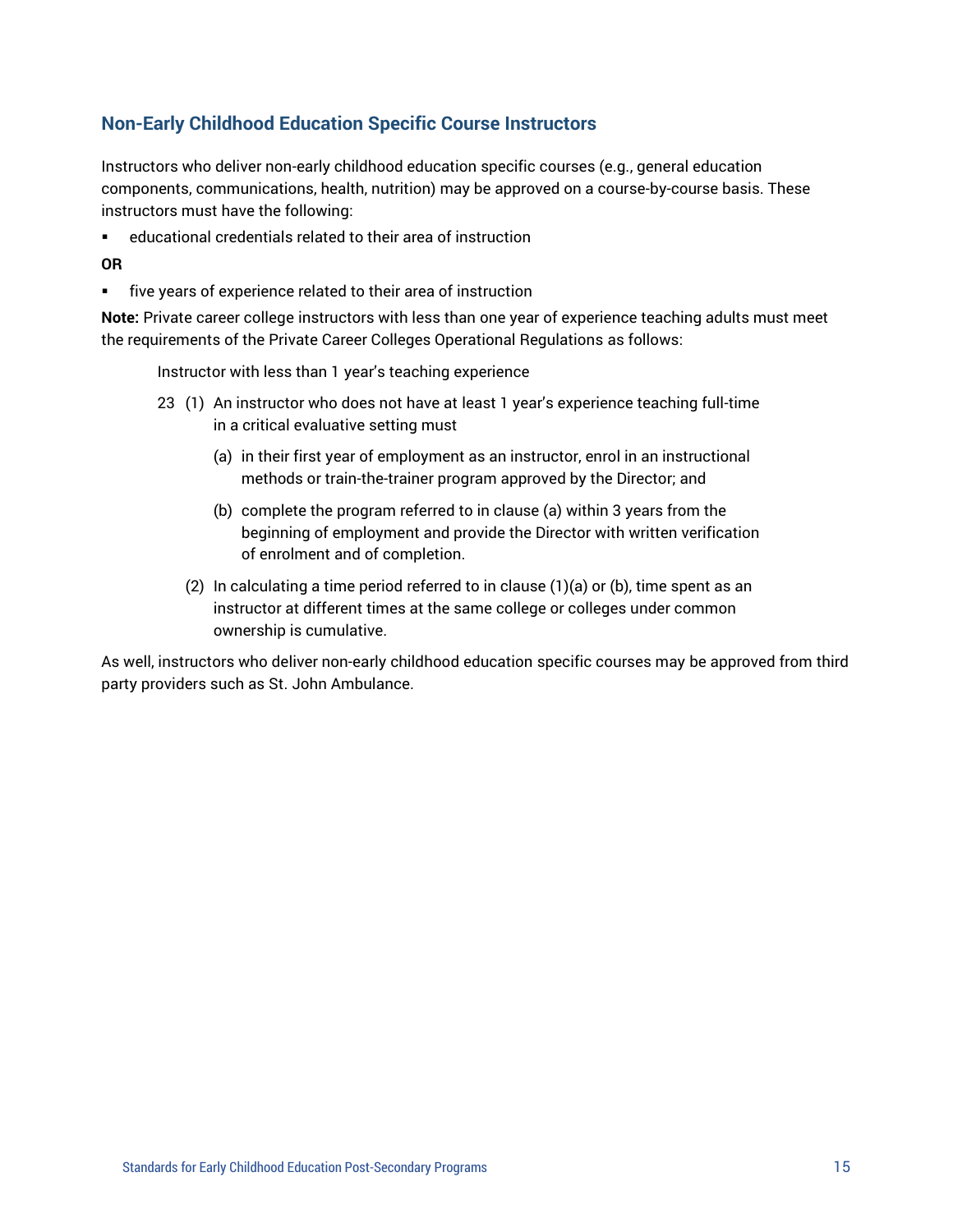# **Glossary**

**advocacy:** Actions to champion change, or to extend or improve early learning opportunities and supports to children, families, and ECEs.

**authentic assessment:** A form of assessment that measures children's skills and abilities by observing how children perform in real-life every day activities; it is carried out through observations and documentation of children's play, their interactions with peers, and conversations with parents, and other educators and professionals. Authentic assessment approaches "engage or evaluate children on tasks that are personally meaningful, take place in real-life contexts, and are grounded in naturally occurring instructional activities. They offer multiple ways of evaluating students' learning, as well as their motivation, achievement, and attitudes." (Epstein et al., 2004)

**classification:** An official process where an ECE's qualifications are recognized as meeting the training requirements of Section 37 of the Day Care Regulations. ECEs may be granted classification at various levels, depending on education. Individuals apply for classification by completing an application form and submitting proof of their credentials according to the regulated criteria.

**code of ethics:** A document prescribing appropriate and expected behaviour from an individual in a particular role or industry. In Nova Scotia, the Nova Scotia Child Care Association (NSCCA) has published its own Code of Ethics, which is a compilation of beliefs regarding what is right rather than expedient; what is good rather than practical; and acts members must never engage in or condone.

**confidentiality:** An agreement set out in policy statements, a written agreement, or other type of mutual understanding that limits the amount or type of information that may be shared with others, such as other individuals, organizations, or media.

**conflict of interest:** A situation where a person or organization has competing interests. Typically, those competing interests undermine the impartiality of a person because of the competition between the person's self-interest and the person's professional interest. Conflict of interest usually indicates that the person may not be able to make a fair decision, or would not be perceived as making a fair decision.

**continuous quality improvement:** A process that ensures an organization is systematically and intentionally working to improve the quality of the programs and services they provide. Continuous quality improvement typically includes the development of a quality improvement plan, and a period of selfassessment, goal identification, selection of indicators and time frames, the development of an action plan, and a progress review. EECD has implemented *Quality Matters*, which places a focus on continuous quality improvement in the early childhood education sector.

**curriculum:** In early childhood education settings "curriculum" means the sum of experiences, activities, and events that occur within an inclusive environment designed to foster children's well-being, learning, and development. This implies collaboration between ECEs, children, and parents.

**curriculum framework:** An established set of values, principles, goals, and strategies that encourage a shared sense of purpose and communication between parents and early childhood centres. A curriculum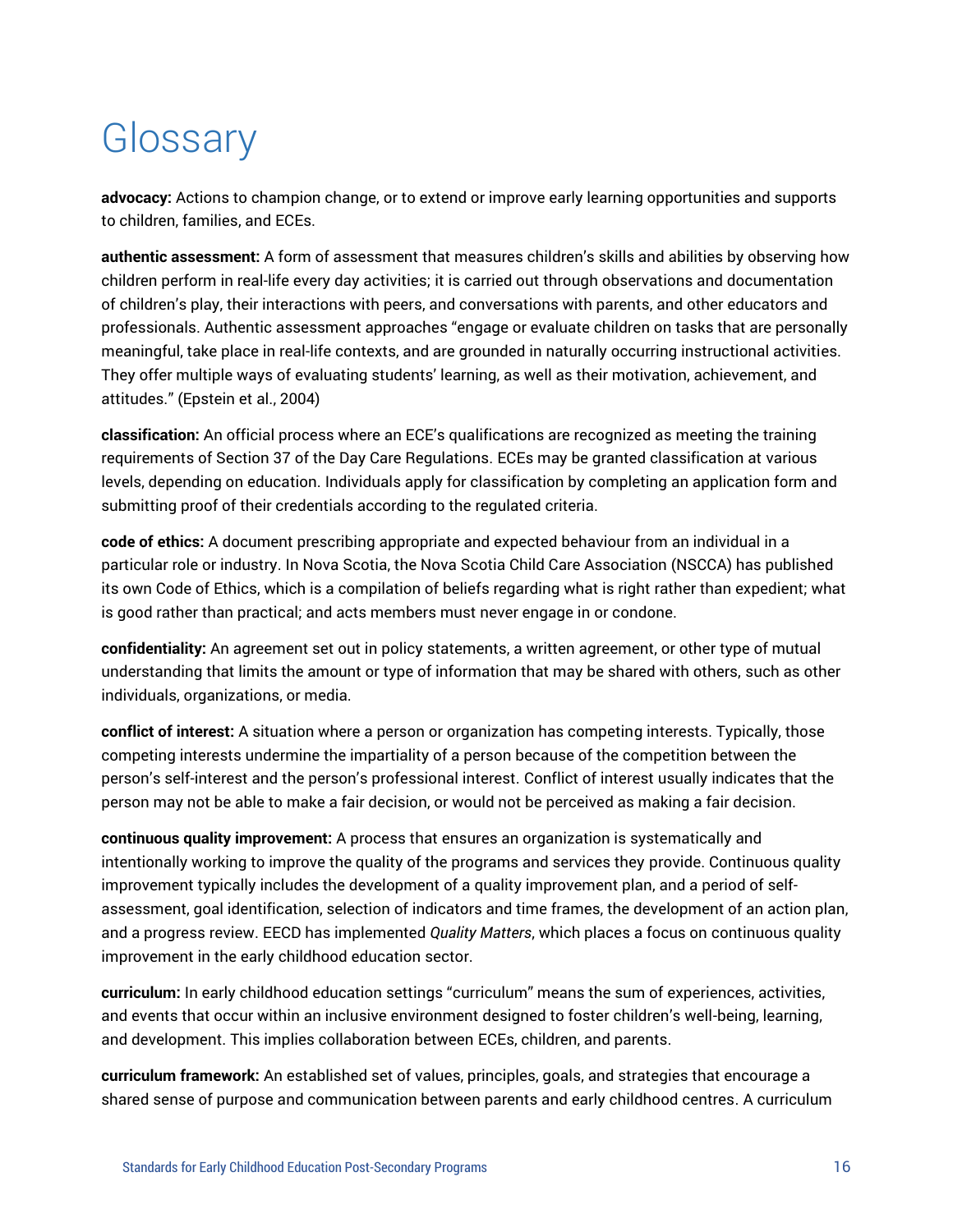framework is different from a prescribed curriculum because in early childhood settings, learning is integrated, episodic, experiential, and facilitated through social relationships. Curriculum frameworks guide the pedagogical practices of ECEs. *Capable, Curious, and Confident: Nova Scotia's Early Childhood Learning Framework* was piloted in 2017, with full implementation planned for 2018.

**disposition:** Enduring habits of mind and action; a tendency to respond in characteristic ways to situations.

**diversity:** Differences and unique qualities that each person brings to the early learning setting such as their culture and ethnicity, values and beliefs, language(s), abilities, education, life experiences, socioeconomic status, spirituality, gender, age, and sexual orientation.

**documentation:** A systematic strategy for collecting information on the behaviour, emotional responses, interests, abilities, and patterns of development of an individual child or a group of children within a learning environment or aspects of that environment. Methods may include participant observation, portfolios, learning stories, developmental screening tools, checklists, anecdotal records, and daily recordings.

**early childhood educators (ECEs):** Qualified individuals who have earned post-secondary credentials in early childhood education. ECEs are competent, capable, curious, knowledgeable, caring, reflective, and resourceful. They bring diverse social, cultural, and linguistic perspectives to the early learning setting; and they collaborate with others to create engaging environments and experiences. ECEs foster children's learning and development while engaging in lifelong learning themselves. They take responsibility for their own learning and make decisions about how to integrate their knowledge from theory, research, personal experiences, and personal relationships with the children and families they work with. (Ontario Ministry of Education 2014)

**environment as teacher:** A concept used in early childhood education, where the environment provides children with a sense of beauty, allows for an organization of time, presents materials and activities for learning, provides space for play and exploration, encourages friendships and relationships, allows for privacy, recognizes diversity, and welcomes families. Loris Malaguzzi referred to this as the environment as "third teacher", and Maria Montessori referred to it as the "prepared environment". (Ontario Ministry of Education 2014)

**Image of the Child:** What people believe, understand, and assume about the role of children in education and society. This image includes how people think about children's capabilities, development, motivations, purpose, and agency. Social, cultural, and historical experiences influence a person's Image of the Child.

**inclusion:** The consideration of all children's social, cultural, and linguistic diversity, such as learning styles, abilities, disabilities, gender, family circumstances, and geographic location, in curriculum decision-making processes. The intent is to ensure that all children's experiences are recognized and valued and that all children have equitable access to resources and participation, opportunities to demonstrate their learning, and learn to value difference.

**inquiry:** A disposition for learning, also described as wonder, curiosity, and imagination; a tendency to try new ideas and take on challenges. Inquiry also involves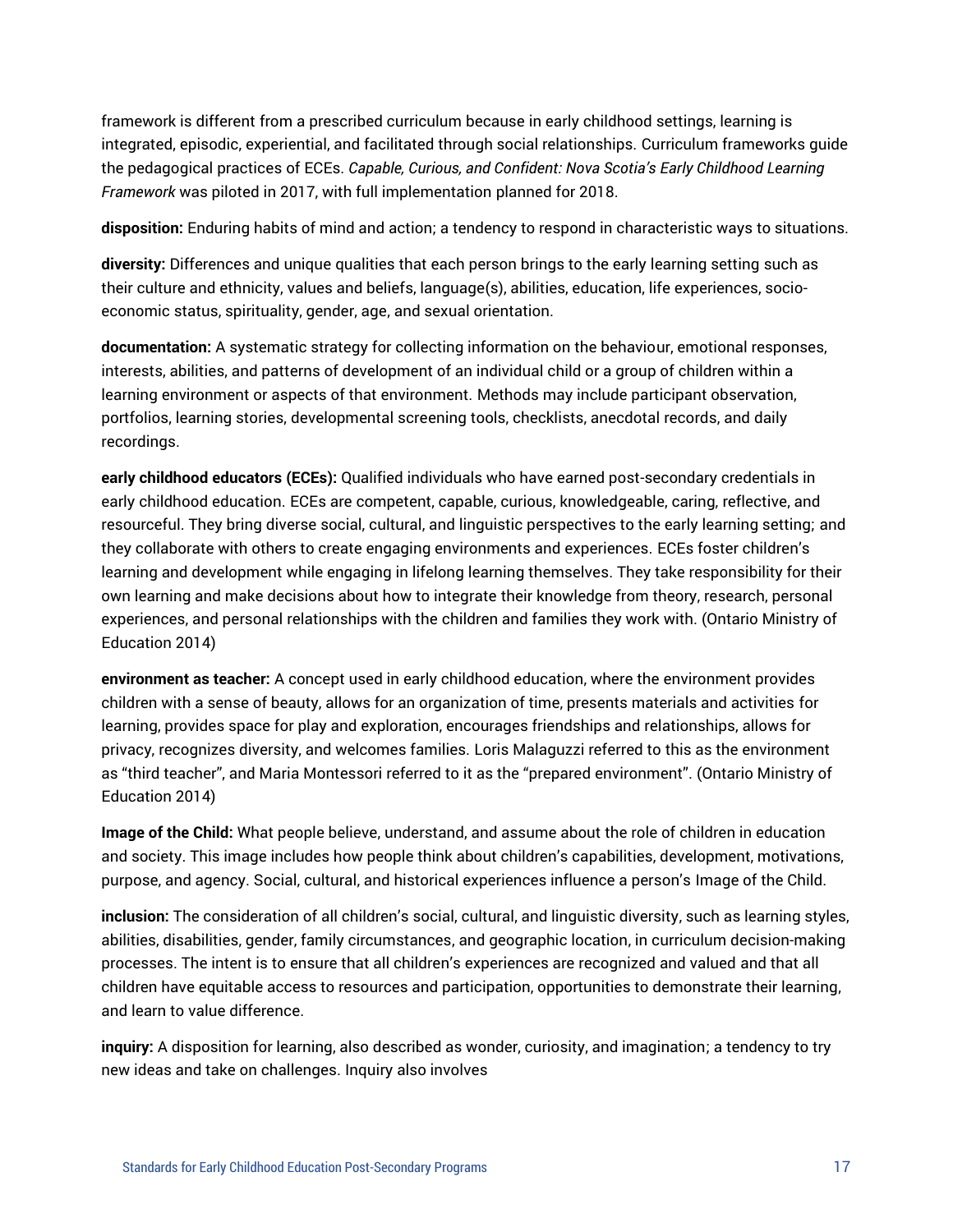**co-inquiry:** A learning and research process that helps educators to co-construct knowledge with children. It involves observation and documentation, reflection and interpretation, and planning.

**critical inquiry:** A process of gathering and evaluating information and ideas from a range of perspectives, followed by an analysis and evaluation of these ideas to gain a better understanding, leading to new ideas and questions.

**professional inquiry:** A culture established when ECEs and those they work with are all involved in an ongoing cycle of review where current practices are examined, outcomes are reviewed, and new ideas are generated. In such a climate, issues relating to curriculum quality, equity, and children's well-being can be raised and debated.

**intentional teaching:** A form of teaching that encourages ECEs to be deliberate, purposeful, and thoughtful in their decisions and actions. Intentional teaching is the opposite of rote or continuing with traditions simply because things have always been done that way.

**lab school:** A fully functioning child care centre and model demonstration site where college students may observe best practices and learn to be ECEs.

**making learning visible:** The process of creating strong learning cultures using documentation as a tool to deepen and extend learning. Documentation of living moments (images, videos, artifacts, written, or audio recordings) is used to shape, extend, and make visible how and what children are learning.

**observation:** The ongoing process of watching, listening, and being attuned to children's behaviour, emotional states, interests and abilities, and patterns of development to meet their needs and evaluate their development and learning.

**parent(s):** A person or the people primarily responsible for the day-to-day care of children and taking on the commonly understood parenting role. The term parent refers to biological or adoptive parents, stepparents, legal guardians, or extended family such as grandparents, aunts, and uncles.

**pedagogy:** The understanding of how learning takes place and the philosophy and practice that supports that understanding of learning. Pedagogy involves ECEs' professional practice, especially those aspects that involve building and nurturing relationships, curriculum decision-making, teaching, and learning.

**play:** A naturally occurring and freely chosen activity in which children are self-motivated. It is characterized by imagination, exploration, delight, capriciousness, and a sense of wonder. It reflects the unique experiences of children, and the various ways children express their ideas and feelings, and come to understand themselves, others, and their world.

**play-based learning:** A context for learning through which children organize and make sense of their social worlds, as they actively engage with people, objects, and representations. It is an educational approach that builds upon children's natural inclination to make sense of the world through play, and ECEs participate in play, guiding children's planning, decision-making, and communications, as well as extending children's explorations with narrative, novelty, and challenges.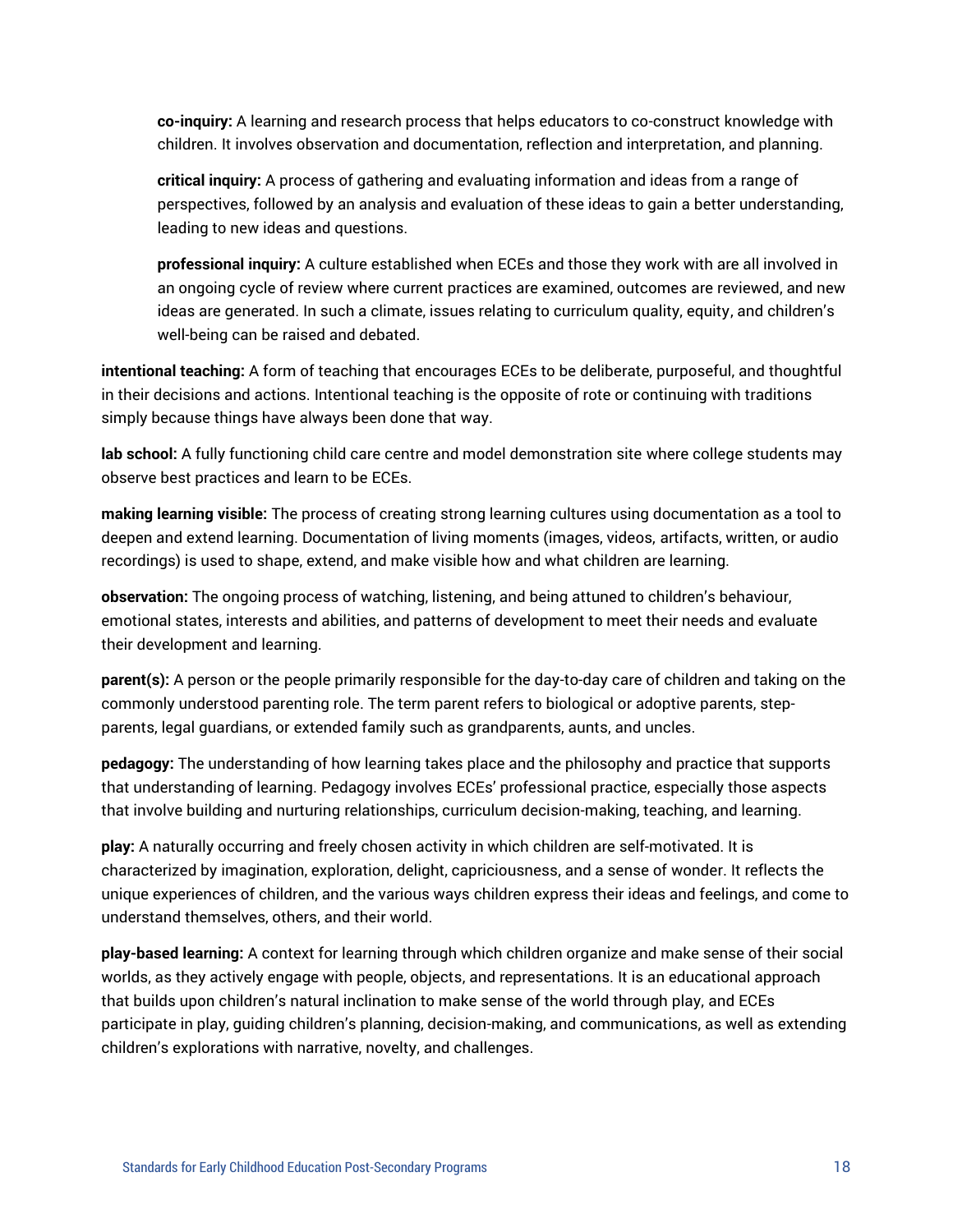The process through which learning happens in play is complex. ECEs continually develop and deepen their understanding of that process through professional learning and classroom observation, interpretation, and analysis.

**professional boundaries:** A term used to define appropriate boundaries between professionals and the public they serve. In early childhood education, ECEs must be sensitive to and aware of the occurrence of challenges to professional boundaries in their relationships with children, parents, and families.

**quality:** The demonstration of meeting the standards around certain criteria, such as human resources, staff qualifications, group size, ratio of ECEs-to-children, supports, methodology, environment, materials, interactions, activities, and child and family supports. When measuring quality in an early childhood education setting the perspective and experiences of children must always be considered.

**reflective practice:** A systematic process used by ECEs that forms the basis for intentional teaching. There are three types of reflective practice:

**reflection-in-action:** Occurs naturally and continually throughout the children's day, as ECEs engage in and observe children's activities.

**reflection-on-action:** Occurs after the fact, when ECEs reflect on the activities and interactions of the day, and question whether a situation may have been handled differently, or what new insights were gained as a result of children's interactions with each other or with adults. Such reflection can be done alone or in conversation with other ECEs.

**reflection-for-action:** Describes critical reflection. Critical reflection involves closely examining all aspects of events and experiences from different perspectives. ECEs often frame their reflective practice within a set of overarching questions, and develop more specific questions for particular areas of inquiry. Critical reflection also considers Image of the Child and values held, framed against the present set of experiences and circumstances, with an eye toward future changes or actions.

**scaffolding:** A teaching strategy developed by Lev Vygotsky. The premise of the strategy is that children learn through social interactions (socio-cultural theories), and that children can be supported in their learning by another more knowledgeable person (peers, older child, or adult) who helps the learner move to the next level through questions, hints, or directions.

**scope of practice:** The collective actions, decisions, and procedures that ECEs are responsible for in their work.

**socio-cultural theories:** Theories that emphasize the central role that families and cultural groups play in children's learning; the importance of respectful relationships; and provide insight into the social and cultural contexts of learning and development.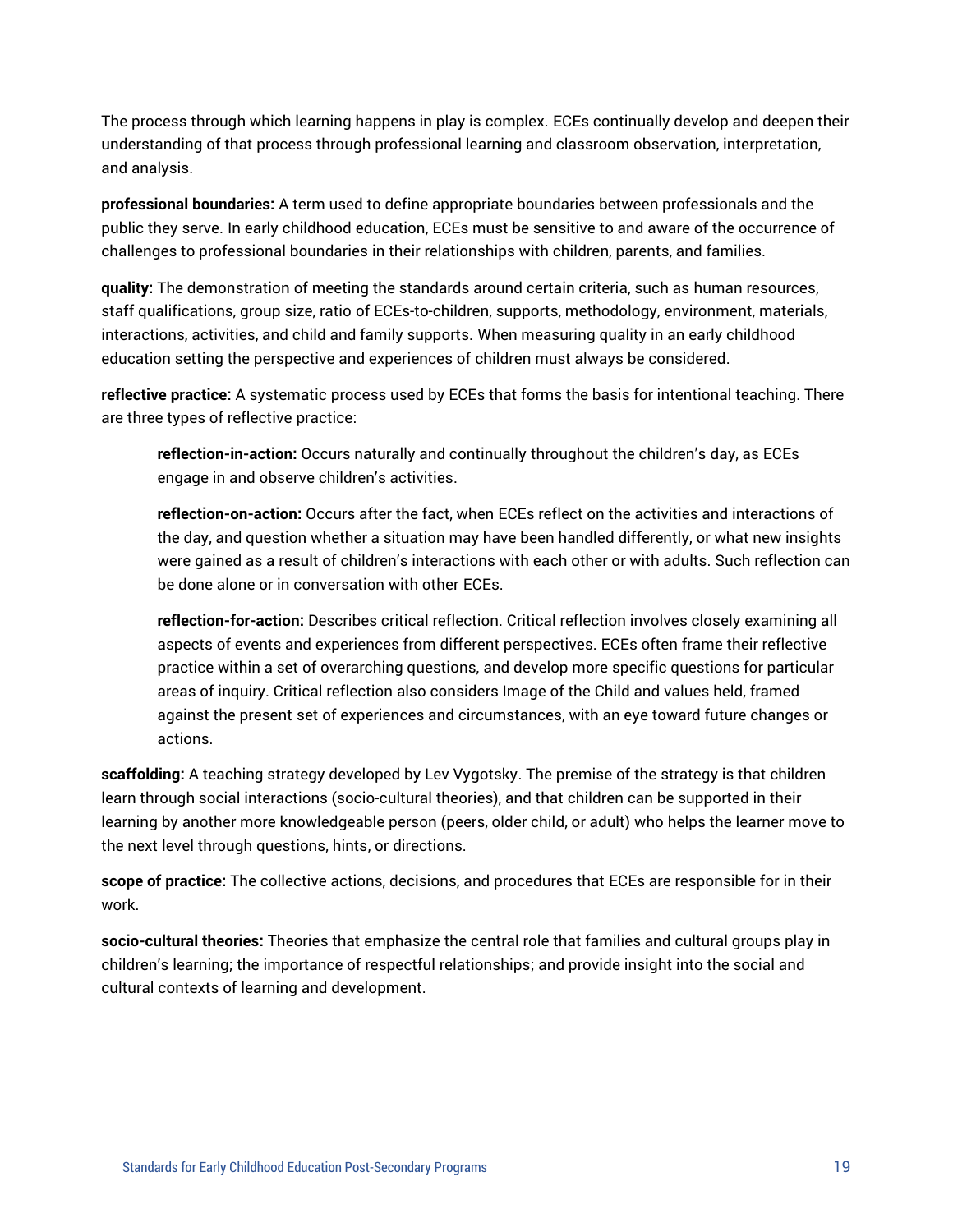# Appendix A: Scope of Practice and Learning Outcomes Framework

The Learning Outcomes identified in Standard 1 are intended to prepare early childhood education graduates with the knowledge, competencies, and skills to fulfill the requirements of an ECE as outlined in the Scope of Practice statements.

The following table outlines how each of the Learning Outcomes support the scope of practice statements.

| <b>SCOPE OF PRACTICE</b>                                                                                                                                                                                                                                                                                                                                                                                                                                                                                                                                                                                                                                                                                                   | <b>LEARNING OUTCOMES</b>                                                                                                                                                                                                                                           |
|----------------------------------------------------------------------------------------------------------------------------------------------------------------------------------------------------------------------------------------------------------------------------------------------------------------------------------------------------------------------------------------------------------------------------------------------------------------------------------------------------------------------------------------------------------------------------------------------------------------------------------------------------------------------------------------------------------------------------|--------------------------------------------------------------------------------------------------------------------------------------------------------------------------------------------------------------------------------------------------------------------|
| Child development: ECEs use their in-depth knowledge of child<br>development and learning theories, and are influenced by their<br>values and cultures to form an Image of the Child. Skilled in<br>observational techniques, ECEs use their insights to reflect on<br>their practice both on their own and with colleagues. They<br>continually refine their Image of the Child, and draw on it to<br>design learning environments, assess their practice, and<br>engage with children and families.                                                                                                                                                                                                                      | Learning Outcome $1 - a$ through g<br>Learning Outcome $2 - d$ , f, i<br>Learning Outcome $3 - c$ , e<br>Learning Outcome $4 - a$ , b, e, f, g, h, i, j, k, l,<br>o, p<br>Learning Outcome 6 - a through j<br>Learning Outcome $7 - c$ , d, e, f                   |
| Relationships: ECEs understand that maintaining strong,<br>positive relationships contribute to healthy child development.<br>They appreciate that their relationships with children, families,<br>colleagues, and the community are necessary for children's<br>well-being and learning. These relationships must be developed<br>based on mutual respect for cultural, linguistic, and social<br>differences. ECEs implement positive and supportive strategies<br>for guiding children's behaviour, and understand and apply<br>principles and strategies for conflict resolution and negotiation<br>with both children and adults. They seek support in maintaining<br>relationships, and support others, when needed. | Learning Outcome 1 - a through g<br>Learning Outcome 2 - a through I<br>Learning Outcome $3 - a$ , b, c, d,<br>Learning Outcome $4 - a$ , b, e, f<br>Learning Outcome $6 - a$ , b, f, g, h, j<br>Learning Outcome 8 - A: i, ii, iii iv, v, vi, vii,<br>viii, ix, x |
| ECEs recognize, respect, and honour the primary role of the<br>child's family, appreciating the diversity of family types,<br>cultures, languages, and customs. They welcome families to<br>early childhood settings, and provide information to parents to<br>make children's learning visible, share the curriculum's<br>purposes and learning goals, and provide documentation to<br>parents about their child's activities. They appreciate their<br>relationship with the child's family, and share communication<br>about the child while respecting confidentiality.                                                                                                                                                | Learning Outcome $2 - a$ through g<br>Learning Outcome 3 - a through i<br>Learning Outcome $4 - o$ , p<br>Learning Outcome $6 - a$ through j<br>Learning Outcome 8 - A: I, ii, iii, iv, v, vii,<br>viii, ix, x                                                     |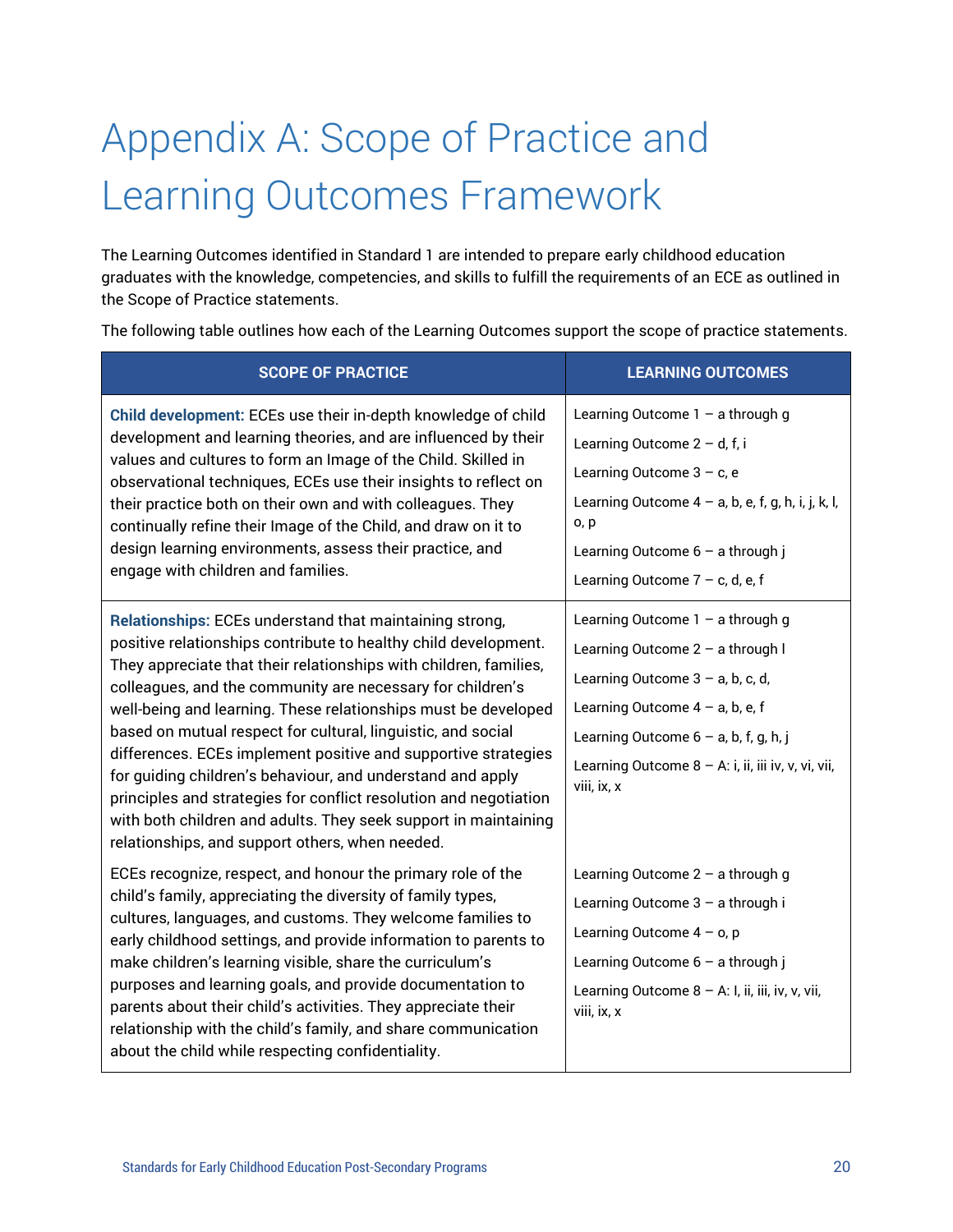| <b>SCOPE OF PRACTICE</b>                                                                                                                                                                                                                                                                                                                                                                                                                                                                                                                                                                                | <b>LEARNING OUTCOMES</b>                                                                                                                                                                                                                                                                                                       |
|---------------------------------------------------------------------------------------------------------------------------------------------------------------------------------------------------------------------------------------------------------------------------------------------------------------------------------------------------------------------------------------------------------------------------------------------------------------------------------------------------------------------------------------------------------------------------------------------------------|--------------------------------------------------------------------------------------------------------------------------------------------------------------------------------------------------------------------------------------------------------------------------------------------------------------------------------|
| Diversity and inclusion: ECEs appreciate diversity in culture,<br>language, gender, and developmental abilities. They understand<br>principles of inclusion, and demonstrate this in their<br>relationships, pedagogical practices, in planning children's<br>activities, and in designing and maintaining indoor and outdoor<br>learning environments. They articulate their respect for<br>diversity to others, and incorporate these values into procedural<br>statements and observable practices for their early childhood<br>education programs.                                                  | Learning Outcome $1 - b$ , c, d<br>Learning Outcome $2 - a$ , c, d<br>Learning Outcome 3 - a through i<br>Learning Outcome $4 - a$ through p<br>Learning Outcome $6 - g$<br>Learning Outcome 7 - d, e                                                                                                                          |
| Pedagogy: ECEs work collaboratively with children, families,<br>and colleagues. They draw from their professional knowledge<br>of child development, daily observation and reflection, learning<br>theories, and the pedagogical principles, practices, and learning<br>goals of early learning frameworks to co-construct, implement,<br>document, and assess child-centered inquiry- and play-based<br>learning experiences.                                                                                                                                                                          | Learning Outcome $1 - a$ through g<br>Learning Outcome $2 - b$ , c, d<br>Learning Outcome $3 - e$ , f<br>Learning Outcome $4 - a$ through p<br>Learning Outcome 5 - a, d, e, g, h<br>Learning Outcome 6 - a through j<br>Learning Outcome $7 - b$ , through g                                                                  |
| Health and safety: ECEs demonstrate an understanding of the<br>relationship between human development and principles of<br>health and safety, universal precautions, and the concept of<br>reasonable risk-taking in children's play. They incorporate their<br>knowledge into planning for nutrition, implementing food safety<br>protocols, hygiene, designing indoor and outdoor learning<br>environments, and developing daily learning activities for<br>children.                                                                                                                                 | Learning Outcome $1 - b$ , c, e<br>Learning Outcome $4 - a$ , b, e, f, j<br>Learning Outcome $5 - a$ through h                                                                                                                                                                                                                 |
| <b>Observation and documentation: ECEs use their professional</b><br>observations and findings to make necessary referrals to child<br>specialists and alert families to learning challenges. They<br>confer with families to design and implement learning and<br>behaviour strategies for children. They consult with supervisory<br>staff on matters related to pedagogical practices, relationships,<br>and program management. They also identify and declare their<br>own conflicts of interest as required, and are aware of and<br>maintain professional boundaries with children and families. | Learning Outcome $1 - b$ , c, d, e<br>Learning Outcome $2 - a$ , d, e, f. g, h, i<br>Learning Outcome $3 - a$ , through e<br>Learning Outcome $4 - b$ , e, f, h, i, j, k, l, n, o,<br>р<br>Learning Outcome $5 - c$ , d, e, f, g, h<br>Learning Outcome $6 - a$ , b, e, f, g, h, i, j<br>Learning Outcome $8 -$ all of a and b |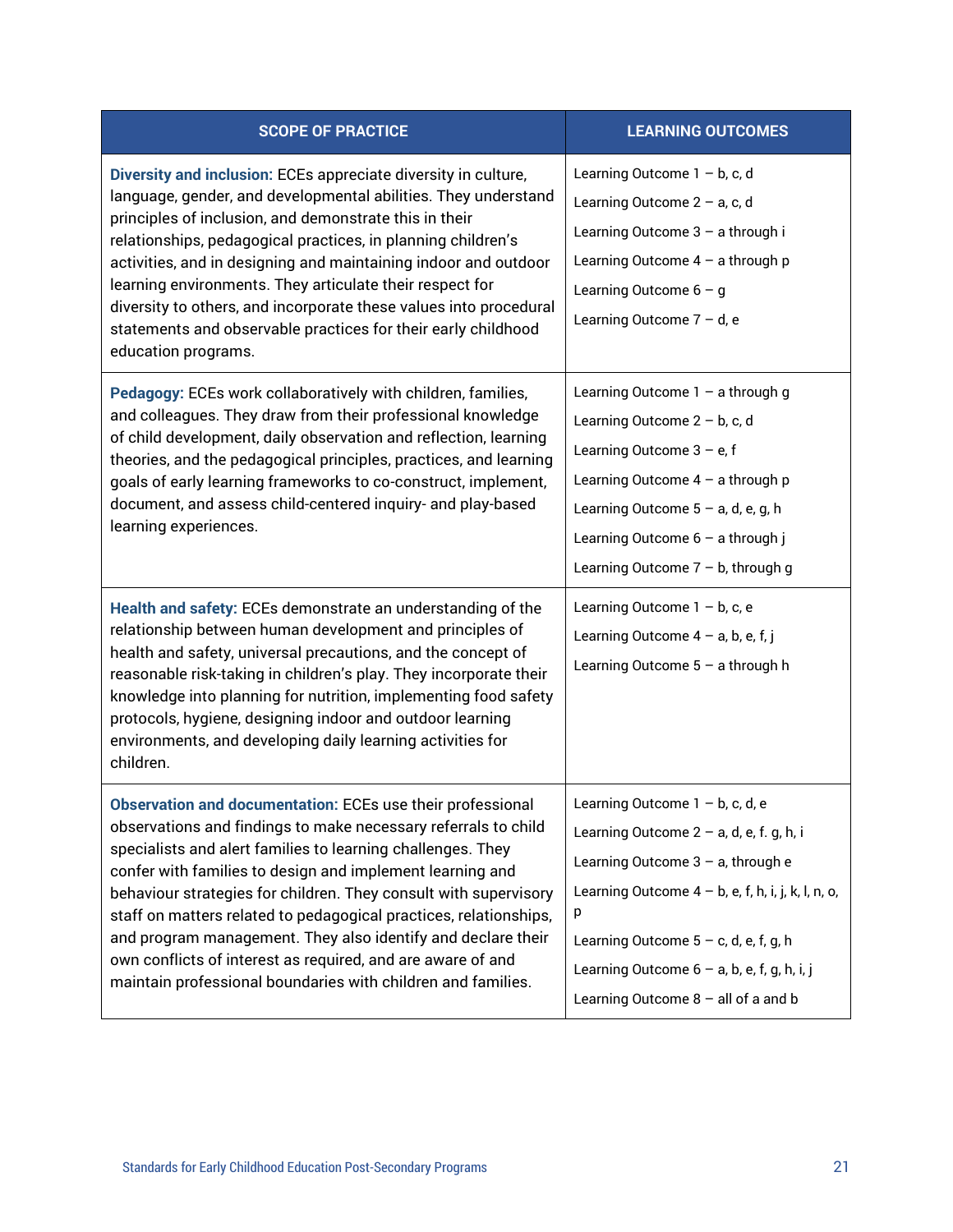| <b>SCOPE OF PRACTICE</b>                                                                                                                                                                                                                                                                                                                                                                                                                                                                                                                                                                                                                                                                      | <b>LEARNING OUTCOMES</b>                                                                                                                                                                           |
|-----------------------------------------------------------------------------------------------------------------------------------------------------------------------------------------------------------------------------------------------------------------------------------------------------------------------------------------------------------------------------------------------------------------------------------------------------------------------------------------------------------------------------------------------------------------------------------------------------------------------------------------------------------------------------------------------|----------------------------------------------------------------------------------------------------------------------------------------------------------------------------------------------------|
| Program evaluation: ECEs are knowledgeable about quality in<br>their practice, programs, leadership, and management of their<br>work environments. They are familiar with a variety of<br>approaches to be able to conduct program assessment. They<br>collaborate with their colleagues to plan for continuous quality<br>improvement, reach consensus on goals, indicators, and<br>timelines, and carry out agreed-upon actions for quality<br>improvement.                                                                                                                                                                                                                                 | Learning Outcome 2 - h, i, j<br>Learning Outcome $6 - a$ though j<br>Learning Outcome 7 - a through i                                                                                              |
| Professionalism: ECEs are familiar with provincial acts,<br>regulations, and policies and understand the implications of<br>them for their practice (e.g., processes for the mandatory<br>reporting of child abuse and neglect). They pay attention to<br>potential or future changes to legislation and policies that may<br>impact their practice. ECEs act on their professional<br>responsibility to advocate for meaningful change.                                                                                                                                                                                                                                                      | Learning Outcome 2 - h through I<br>Learning Outcome $7 - c$ , f, i<br>Learning Outcome 8<br>A: i, ii, iii, iv, v, vi, vii<br>C: ii, iii                                                           |
| ECEs demonstrate and maintain professionalism in all their<br>relationships and communication with children, parents,<br>colleagues, community partners, and provincial officials. They<br>seek professional counselling for themselves as needed. As<br>active members of professional organizations, they regularly<br>participate in professional development opportunities. ECEs<br>maintain current knowledge of new research and trends in early<br>learning and early childhood education. Professional courtesy<br>is consistently demonstrated by ECEs in their work habits and<br>attitudes; they practice leadership skills and welcome<br>opportunities to share their expertise. | Learning Outcome 2 - d, e, f, i, j, k, l<br>Learning Outcome $4 - b$ , f, o, p<br>Learning Outcome $6 - f$ though j<br>Learning Outcome $7 - a$ through i<br>Learning Outcome $8 -$ all of A, B, C |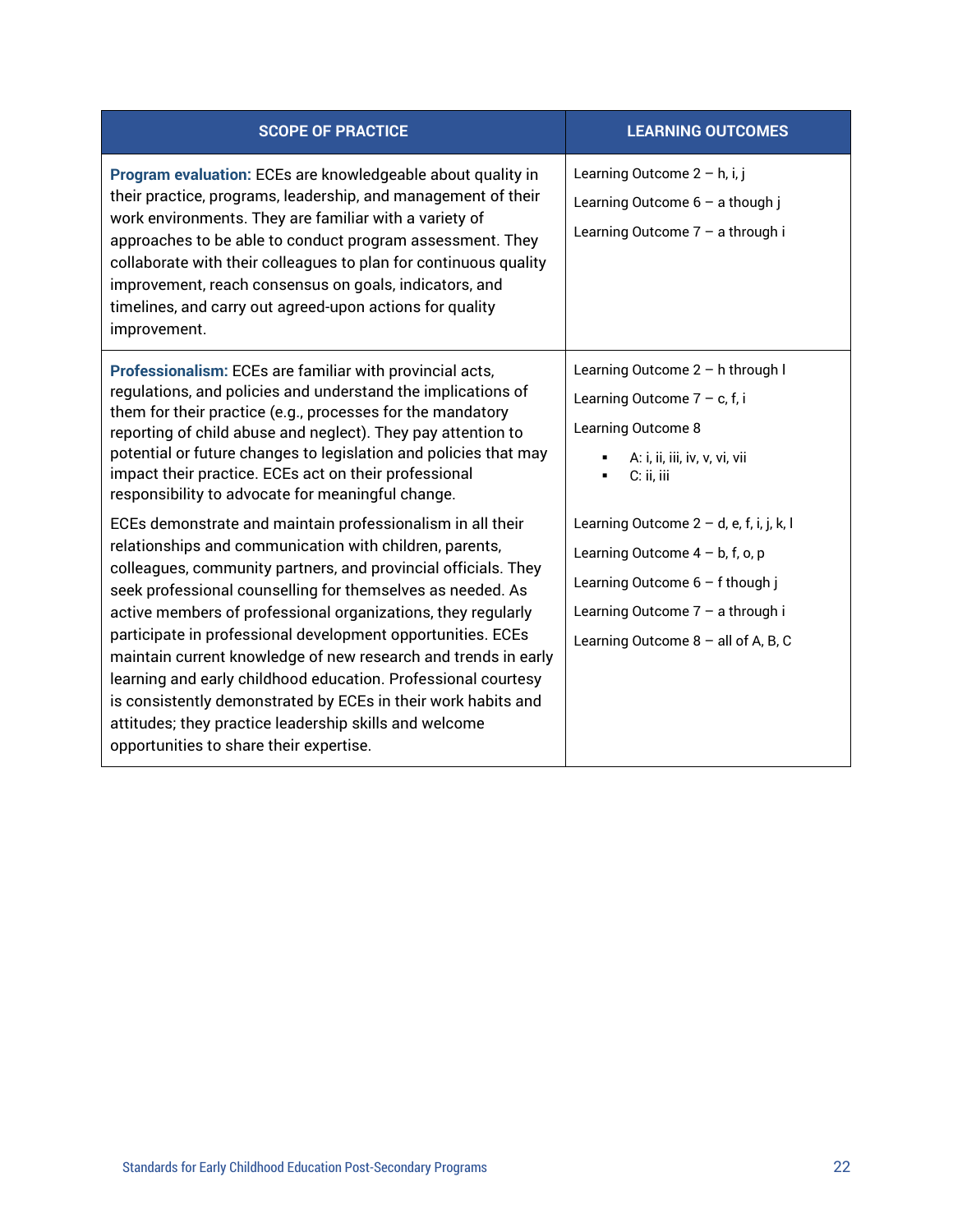# **Bibliography**

- Australian Department of Education, Employment and Workplace Relations for the Council of Australian Governments*.* 2009*. Belonging, Being and Becoming—The Early Years Learning Framework for Australia.* Canberra, ACT: Commonwealth of Australia.
- Beach, J. and Flanagan, K. 2007. *People, Programs and Practices: A Training Strategy for the Early Childhood Education and Care Sector in Canada.* Ottawa, ON: Child Care Human Resources Sector Council.
- Child Care Human Resources Sector Council. 2010. *Occupational Standards for Early Childhood Educators: "How to*" *Guide*. Ottawa, ON: Child Care Human Resources Sector Council. [www.ccsc](http://www.ccsc-cssge.ca/sites/default/files/uploads/ECE-Post-Secondary-docs/English-OS-How-To-Guide.pdf)[cssge.ca/sites/default/files/uploads/ECE-Post-Secondary-docs/English-OS-How-To-Guide.pdf](http://www.ccsc-cssge.ca/sites/default/files/uploads/ECE-Post-Secondary-docs/English-OS-How-To-Guide.pdf)
- Child Care Human Resources Sector Council. 2010. *Occupational Standards for Early Childhood Educators*. Ottawa, ON: Child Care Human Resources Sector Council. www.cccf-fcsge.ca/wpcontent/uploads/occupational-standards-for-ece\_en.pdf
- Doherty, G. 2005. *Quality and Predictors of Quality in Canadian Child Care*. Presentation to Centre of Excellence for Early Childhood Development, Regina, SK. [www.excellence](file://///filesrv1.prov.gov.ns.ca/shr-EDUC/PUBLICAT/Early%20Years/Standards%20for%20Early%20Childhood%20Education%20Post%20Secondary%20Programs/English/Text/www.excellence-earlychildhood.ca/documents/Gillian_Doherty_ANG.pdf)[earlychildhood.ca/documents/Gillian\\_Doherty\\_ANG.pdf.](file://///filesrv1.prov.gov.ns.ca/shr-EDUC/PUBLICAT/Early%20Years/Standards%20for%20Early%20Childhood%20Education%20Post%20Secondary%20Programs/English/Text/www.excellence-earlychildhood.ca/documents/Gillian_Doherty_ANG.pdf)
- Epstein, A., Schweinhart, L., DeBruin-Parecki, A., and Robin, K. 2004. "Preschool Assessment: A Guide to Developing a Balanced Approach." *Preschool Policy Matters* no. 7 (July 2004): 1-11. Michigan and New Jersey: A joint publication of the National Institute for Early Education Research and the High Scope Educational Research Foundation at Rutgers University.
- Government of British Columbia. (2001). *Child Care Sector Occupational Competencies Assessment Tool.*  2001. Centre for Curriculum, Transfer and Technology: British Columbia.
- Martalock, P. 2012. "The Image of the Child: Traditional, Project Approach, and Reggio Emilia Perspectives." *Dimensions of Early Childhood* 40, no 3: 3-11.
- National Association for the Education of Young Children. Standard 6: NAEYC Accreditation Criteria for Teachers Standard. [www.naeyc.org/our-work/families/10-naeyc-program-standards#6](http://www.naeyc.org/our-work/families/10-naeyc-program-standards#6)
- New Zealand Ministry of Education. 1996. *Te Whãriki. Early Childhood Curriculum.* Wellington, NZ: Learning Media.
- Newfoundland and Labrador Child, Youth and Family Services. 2012. *Early Childhood Education Post-Secondary Program Standards*. St. John's, NL: Province of Newfoundland and Labrador.
- Nova Scotia Child Care Association (NSCCA). (n.d.). *Code of Ethical Conduct & Guiding Principles: guidelines for responsible behaviour in child care practice*. Halifax, Nova Scotia: NSCCA.
- Nova Scotia Department of Community Services. 1998 (2005). *Standards for Full-Time Early Childhood Education and Training Programs*. Halifax, NS: Province of Nova Scotia.
- Nova Scotia Department of Community Services. 2011. *Manual for Food and Nutrition in Regulated Child Care Settings*. Halifax, NS: Province of Nova Scotia. [www.ednet.ns.ca/earlyyears/providers/FoodandNutritionalSupport.shtml](http://www.ednet.ns.ca/earlyyears/providers/FoodandNutritionalSupport.shtml)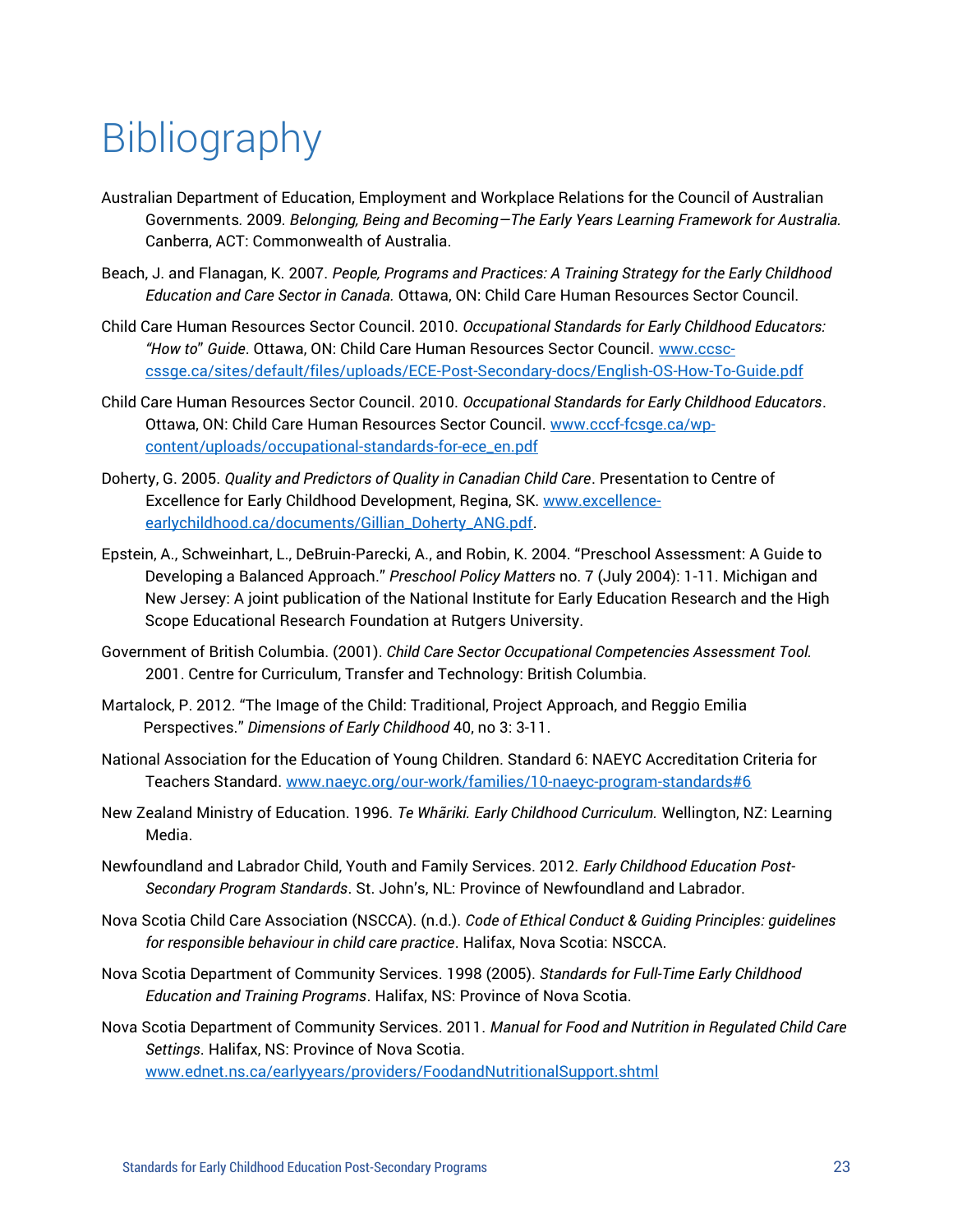- Nova Scotia Department of Education. 2006. Assistive Technology. Halifax, NS: Province of Nova Scotia. [studentservices.ednet.ns.ca/sites/default/files/assistive\\_technology.pdf](https://studentservices.ednet.ns.ca/sites/default/files/assistive_technology.pdf)
- Nova Scotia Department of Education and Early Childhood Development. 2017. *Nova Scotia's Early Learning Curriculum Framework: Pilot, April 2017*. Halifax, NS: Province of Nova Scotia.
- Nova Scotia Department of Education and Early Childhood Development. 2018. *Quality Matters—Continuous Quality Improvement: A Guide for Licensed Child Care Centres*. Halifax, NS: Province of Nova Scotia. [www.ednet.ns.ca/earlyyears/providers/QualityMatters.shtm](http://www.ednet.ns.ca/earlyyears/providers/QualityMatters.shtm)
- Nova Scotia Department of Education and Early Childhood Development. Forthcoming. *Capable, Confident, and Curious: Nova Scotia's Early Learning Curriculum Framework.* Halifax, NS: Province of Nova Scotia.
- Office of the United Nations High Commissioner for Human Rights (OHCHR). (1989). *United Nations Convention on the Rights of the Child*. Geneva, Switzerland: OHCHR. [www.ohchr.org/Documents/ProfessionalInterest/crc.pdf](http://www.ohchr.org/Documents/ProfessionalInterest/crc.pdf)
- Ontario Ministry of Education. 2014. *How does Learning Happen? Ontario's Pedagogy for the Early Years.*  Toronto, ON: Province of Ontario. [www.edu.gov.on.ca/childcare/HowLearningHappens.pdf](file://///filesrv1.prov.gov.ns.ca/shr-EDUC/PUBLICAT/Early%20Years/Standards%20for%20Early%20Childhood%20Education%20Post%20Secondary%20Programs/English/Text/www.edu.gov.on.ca/childcare/HowLearningHappens.pdf)
- Ontario Ministry of Training, Colleges and Universities. 2012. *Early Childhood Education Program Standard.* Toronto, ON: Province of Ontario. [www.tcu.gov.on.ca/pepg/audiences/colleges/progstan/humserv/eerchedu.pdf](http://www.tcu.gov.on.ca/pepg/audiences/colleges/progstan/humserv/eerchedu.pdf)
- Perry, G., Henderson, P.G., and Meier, D.R. eds. 2012. *Our inquiry, our practice: Undertaking, supporting, and learning from early childhood teacher research(ers).* Washington, D.C: National Association for the Education of Young Children.
- Province of Nova Scotia. 1989. *Day Care Act*. Halifax, Nova Scotia: Province of Nova Scotia. [nslegislature.ca/sites/default/files/legc/statutes/daycare.htm](https://nslegislature.ca/sites/default/files/legc/statutes/daycare.htm)
- Province of Nova Scotia. 1998 (amended 2010). *Private Career Colleges Regulation Act*. Halifax, Nova Scotia: Province of Nova Scotia. [nslegislature.ca/sites/default/files/legc/statutes/privcarc.htm](https://nslegislature.ca/sites/default/files/legc/statutes/privcarc.htm)
- Province of Nova Scotia. 2015. *Children and Family Services Act*. Halifax, Nova Scotia: Province of Nova Scotia. [nslegislature.ca/sites/default/files/legc/statutes/children%20and%20family%20services.pdf](https://nslegislature.ca/sites/default/files/legc/statutes/children%20and%20family%20services.pdf)
- Province of Nova Scotia. 2016. *Private Career Colleges Operational Regulations*. Halifax, Nova Scotia: Province of Nova Scotia. [novascotia.ca/just/regulations/regs/pccops.htm](https://novascotia.ca/just/regulations/regs/pccops.htm)
- Province of Nova Scotia. 2017. *Children and Family Services Regulations*. Halifax, Nova Scotia: Province of Nova Scotia. <https://www.novascotia.ca/just/regulations/regs/cfsregs.htm>
- Province of Nova Scotia. 2017. *Compliance and Enforcement Standards Pursuant to the Nova Scotia Day Care Act and Regulations*. Halifax, Nova Scotia: Province of Nova Scotia. [www.ednet.ns.ca/earlyyears/documents/daycare\\_regs\\_compliance\\_enforcement.pdf](http://www.ednet.ns.ca/earlyyears/documents/daycare_regs_compliance_enforcement.pdf)
- Province of Nova Scotia. 2017. *Day Care Regulations*. Halifax, Nova Scotia: Province of Nova Scotia. [www.novascotia.ca/just/regulations/regs/dayregs.html](http://www.novascotia.ca/just/regulations/regs/dayregs.html)
- Saskatchewan Ministry of Education. 2008. *Play and Exploration: Early Learning Program Guide*. Regina, SK: Province of Saskatchewan. [publications.gov.sk.ca/documents/11/82946-](http://publications.gov.sk.ca/documents/11/82946-ELPG%20Complete%20document.pdf) [ELPG%20Complete%20document.pdf](http://publications.gov.sk.ca/documents/11/82946-ELPG%20Complete%20document.pdf)